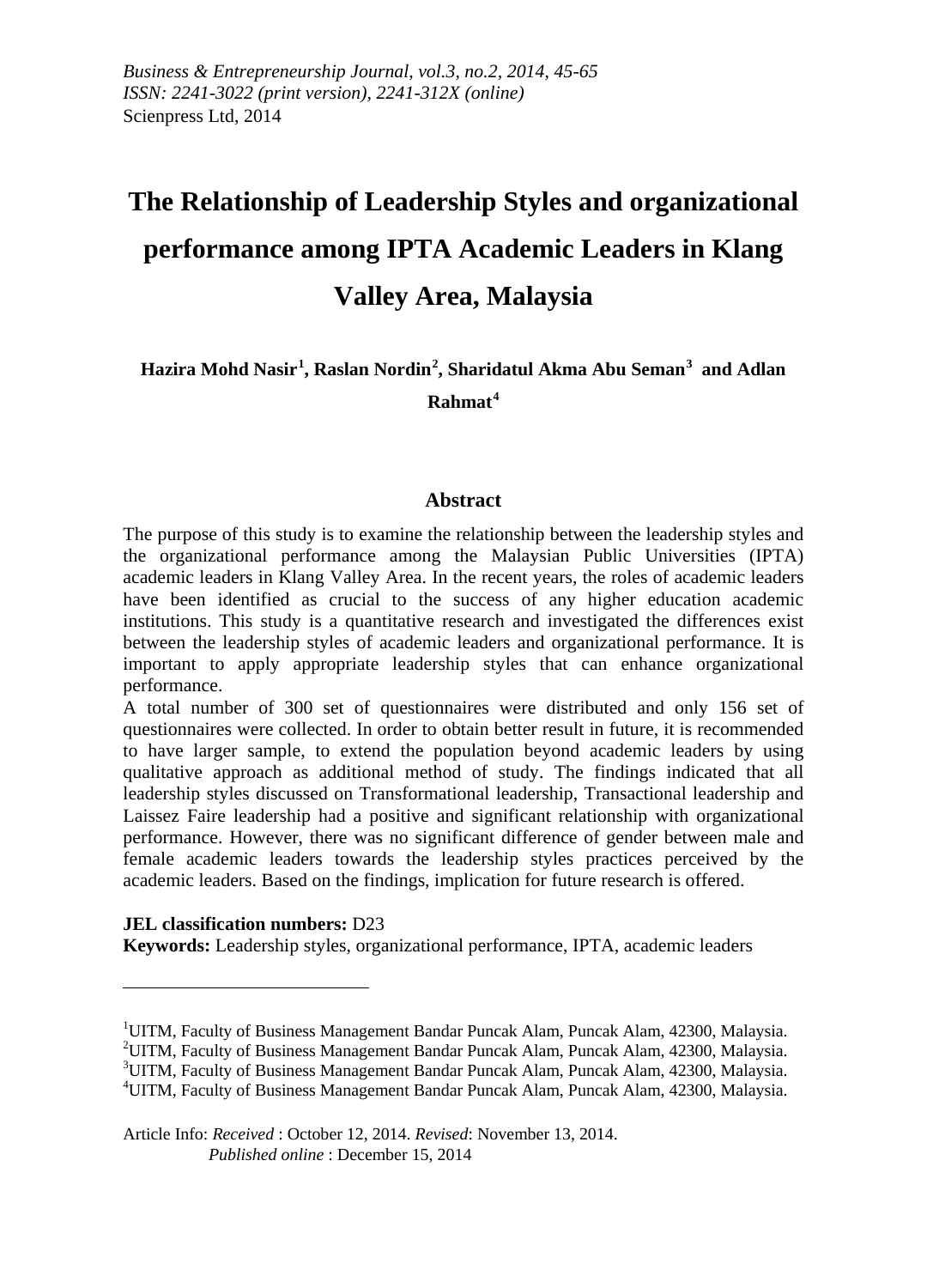# **1 Introduction**

Institutions of higher learning all over the world have caused serious problems to leaders in the past few decades concerning styles of leadership that can resolve the challenges in the business world (Mahdinezhad, Suandi, Silong and Omar, 2013). Organizational performance is an indicator of the level of achievement that can be achieved and reflect the success of the leadership, therefore the performance of the organization reflects the dynamics of organizational life cycle (Carmeli, Abraham and Zachary, 2009). Hence different styles of leadership can influence organizational performance or effectiveness (Nahavandi, 2002).

Academic leader is main character in defining the educational achievement of the university, and the performance of subdivisions that affects the university reputations (Mahdinezhad et al., 2013). Further, the goal of any organization is not only to survive, but also to sustain its existence by improving performance (Arslan and Staub 2013). In lieu with this, there is a necessity for the higher education institutions leaders in demand for the productivity, effectiveness and efficiency of the institutions performances (Vicki, Linda and Ronald, 2003).

Prior literature suggests that role of leadership is critically important for achieving the performance of organizations (Peterson, Smith, Martorana and Owens, 2003). However, the findings of prior studies about the role of leadership in increasing organizational performance are mixed.

According to Peterson et al., (2003) he suggests that the role of leadership is critically important for an organization to achieve a high level of performance. However, some other studies of Munley (2006) suggest that role of leadership is not so important in achieving the organizational performance. Therefore, in the context of producing the redistributions of powers in line of higher education systems, it is very important to determine the leadership effectiveness of the academic leaders when it comes to their roles that can affect the organizational performance (David, 2011). Besides, the studies addressing the leadership styles of the academic leaders are also limited (Al-Omari, 2005). Some studies believed that they have less or no formal leadership trainings due to many of the rise from the ranks of faculty to the deanship position (McGregor, 2005).

In higher education institutions, leadership of an academic division is under the responsibilities of the academic leaders because they lead one of the important units or divisions in the institution and they bring great contributions towards the growth and success of the institution (Harvey and Newton, 2004). Thus, the focus of this study was on the academic leaders who hold the positions as Dean, Deputy of Dean and Head of Department. This study on leadership styles of the academic leaders is deemed as important to ensure the effectiveness and the vital success of the higher education institutions in the long run.

With the growing economy in Malaysia and its vision to become a developed country in 2020, the need for effective leadership management towards higher education institutions is necessary to produce world-class academic leaders in Malaysian organizations (Muniapan, 2005). As organizational failures often result from poor management skills of the leaders, the need to increase managerial effectiveness is bound to benefit any organization and society (Longenecker and Ariss, 2002). In this sense, an institutions' success is measured by its administration and achievements. Therefore, administrations need efficient leaders to take them toward that success (Heba et al., 2013). In Malaysia, the scenario of leadership among the academic leaders especially in Malaysian Public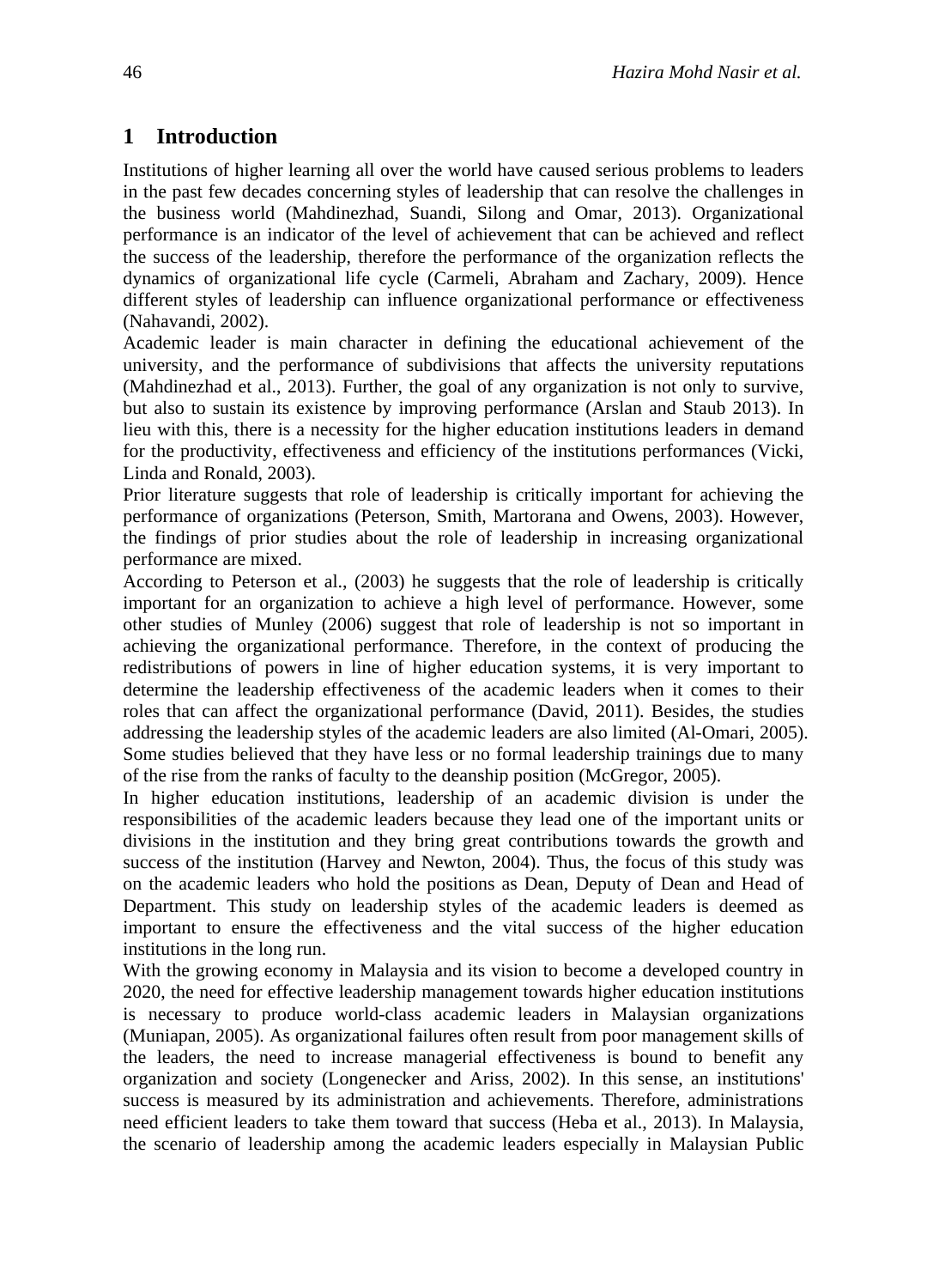Universities (IPTA) has been emphasized by the Ministry of Higher Education (MOHE) in which leadership qualities and accountability must be aligned in order to realize a conducive learning environment, (Ling, 2008). According to Wang, Tsui, and Xin (2011), suggest that there is of significant to study more about the role of leadership for organizational performance among academic leaders because of the limited research conducted from previous studies. Further, recent studies on the leadership have been carried out by few academic scholars in the areas of businesses and industry organization but few concentrated on leadership in the academic field or setting (Yukl, 1989; Rao, Manohar and Mellam, 2008; Amzat and Ali, 2011; Thrash, 2012).

# **2 Objective of the Study**

Most institution of higher learning faced serious problems with leaders. A good leadership must show the good qualities and accountability in their leadership styles in order to provide conducive teaching and working environment. Therefore the purposes of this study are:

- 1. To identify which styles of leadership are predominant in Malaysian Public Universities (IPTA) in Klang Valley Area (Selangor).
- 2. To examine the relationship between leadership styles and the academic leaders' performance.
- 3. To identify the significance differences of gender towards leadership style practices by academic leaders.

# **3 Literature Review**

## **3.1 Leadership Style**

The study of leadership is something nerve-wracking and enticing to be discussed. Research on leadership study is nerve-wracking as it is one of the common issues regularly to be argued across multiple of disciplines including the educational, political and legal. It is a concept that is difficult to explain in which the debate about the subject matter has been started since the time of Aristotle and Plato (McCaffery, 2004). Moreover, the definition describing the leadership itself in terms of its taxonomies and typologies are numerous; where the leadership was renowned as having over 350 definitions (Bennis and Nanus, 1997).

According to Northouse (2007), leadership study can be enticing because it provides a tool for motivating leaders to associate themselves as a role model through a process designed to influence a group of people to achieve the common objectives by working together. Leadership is part of management that gives a major impact for a leader to be successful and indirectly to achieve organization goals and objectives (Rao, Manohar and Mellam, 2008; Khan, Hafeez, Rizvi, Hasnain and Mariam, 2012; Paracha, Qamar, Mirza, Hassan and Waqas, 2012; Thrash, 2009). An effective leader must have an authoritative power so that he or she can influence the followers. On the other hand, Amzat et al. (2011) believed that the impact of recent globalization and technology has called for the emergence of new dynamic leadership. Many researchers claimed that leadership theorists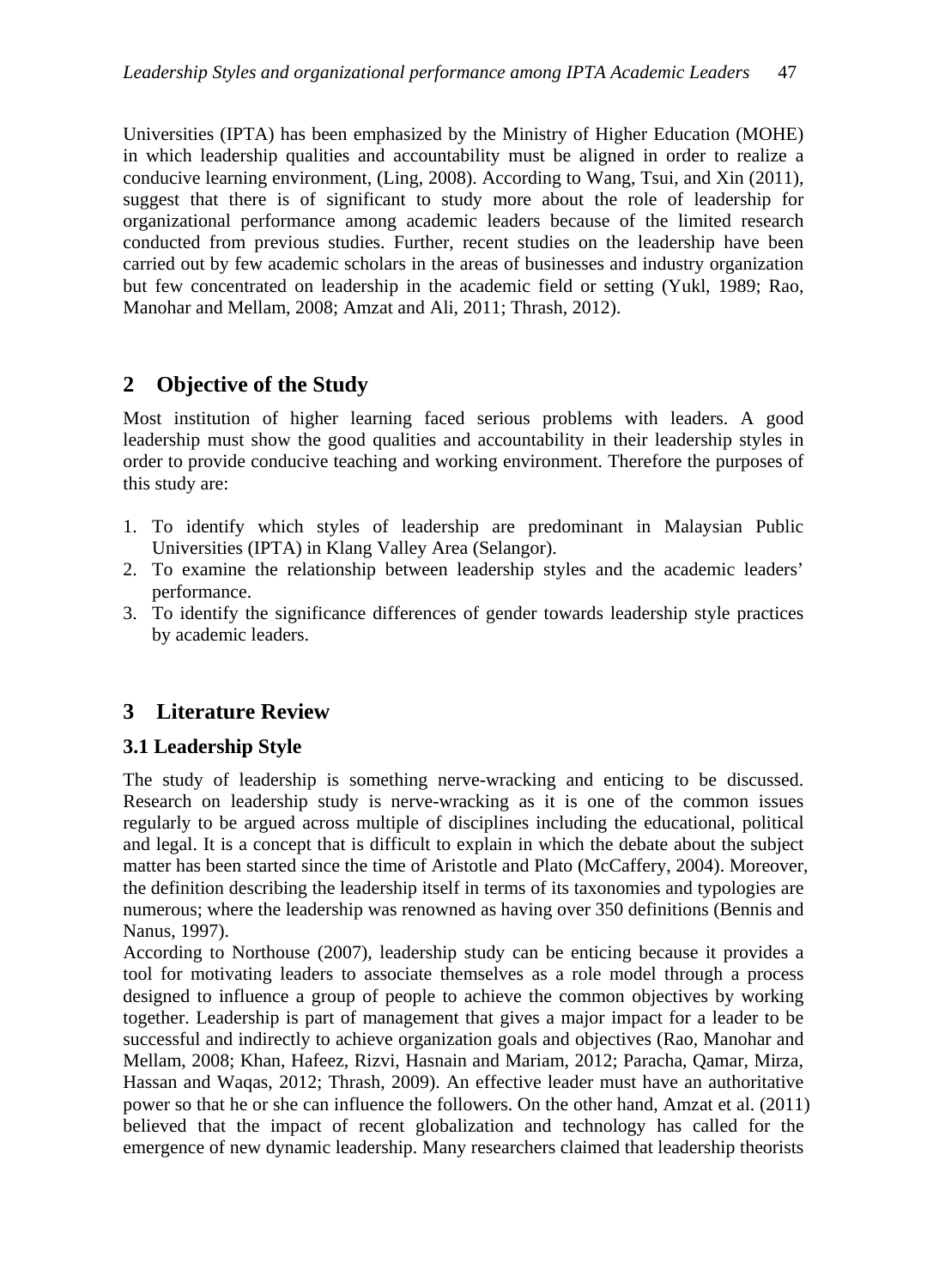have varieties of leadership definition particularly pertaining to human endeavor such as academics, social works, politics, business etc (Obiwuru, Okwu, Akpa and Nwankwere, 2011; Paracha et al., 2012).

Many researchers have showed their keen interest in studying leadership as such environment lead to the establishment of different leadership theories (Khan et al., 2012). Leadership theories attempt to explain the various actions and leader behavior basis (Humphreys and Einstein, 2004). Hence, studying the leadership behavior is important because it helps the leaders as well as the organization on how to fully utilize the resources; this not only give a resistance to change in the organization but it can lead to be more efficient. The root of this study focused on the three main leadership styles including the Transformational leadership, Transactional leadership, and Laissez-faire leadership.

#### *Transformational Leadership*

Transformational leadership style suggests that an effective leader can generate and encourage an appropriate idea or image of the organizations. They are more goals and vision oriented leaders who seek to achieve their desired intentions to be fulfilled. According to Bryman (2007), the transformational leadership in the educational setting more likely to sustain the educational system change. In relation to the leadership styles within the higher education settings, many academic leaders are more preferred to transformational leadership (Lustik, 2008). The transformational leader motivate their followers to fully aware the importance of their tasks outcomes and inducing them to exceed their own self-interest for the sake of the organizations by achieving their higher needs (Obiwuru et al., 2011). One of the main element of this type of leadership is transformational at its core elevates both leaders and the followers (Thrash, 2009).

Avolio (2007) supports the theory that transformational leadership is morally inspiring, a quality that differentiates it from other leadership styles. As the overall of this theory dictates that the leaders must have the capability to response to the demands in any circumstances (Northouse, 2007). Particularly, leaders who operate under this leadership must be aware about their environment surrounding, abilities of their employees, and to be flexible in their leadership approach (Bledsoe, 2008).

#### *Transactional Leadership*

Transaction literally mean "exchange" therefore, transaction leadership deals with the exchange between leader and his followers (Paracha et al., 2012). In other word, transactional leadership as supported by Bass and Riggio (2006) is based on the expected reward in return that will be received by the followers with their determinations, productivity and trustworthiness. The objectives of the transactional leaders therefore to ensure the path to goal accomplishment is clearly understood by the followers, to remove potential barriers within the organization, and to motivate them to achieve the predetermined goals (House and Aditya, 1997). Obiwuru et al., (2011) in their study point out that transactional leadership display both constructive and corrective behavior. Constructive behavior involves contingent reward, and corrective measurements determined management by exceptions. Contingent rewards comprise the clarifications of the work required to attain rewards and the use of the incentives and contingent rewards to employ the influence.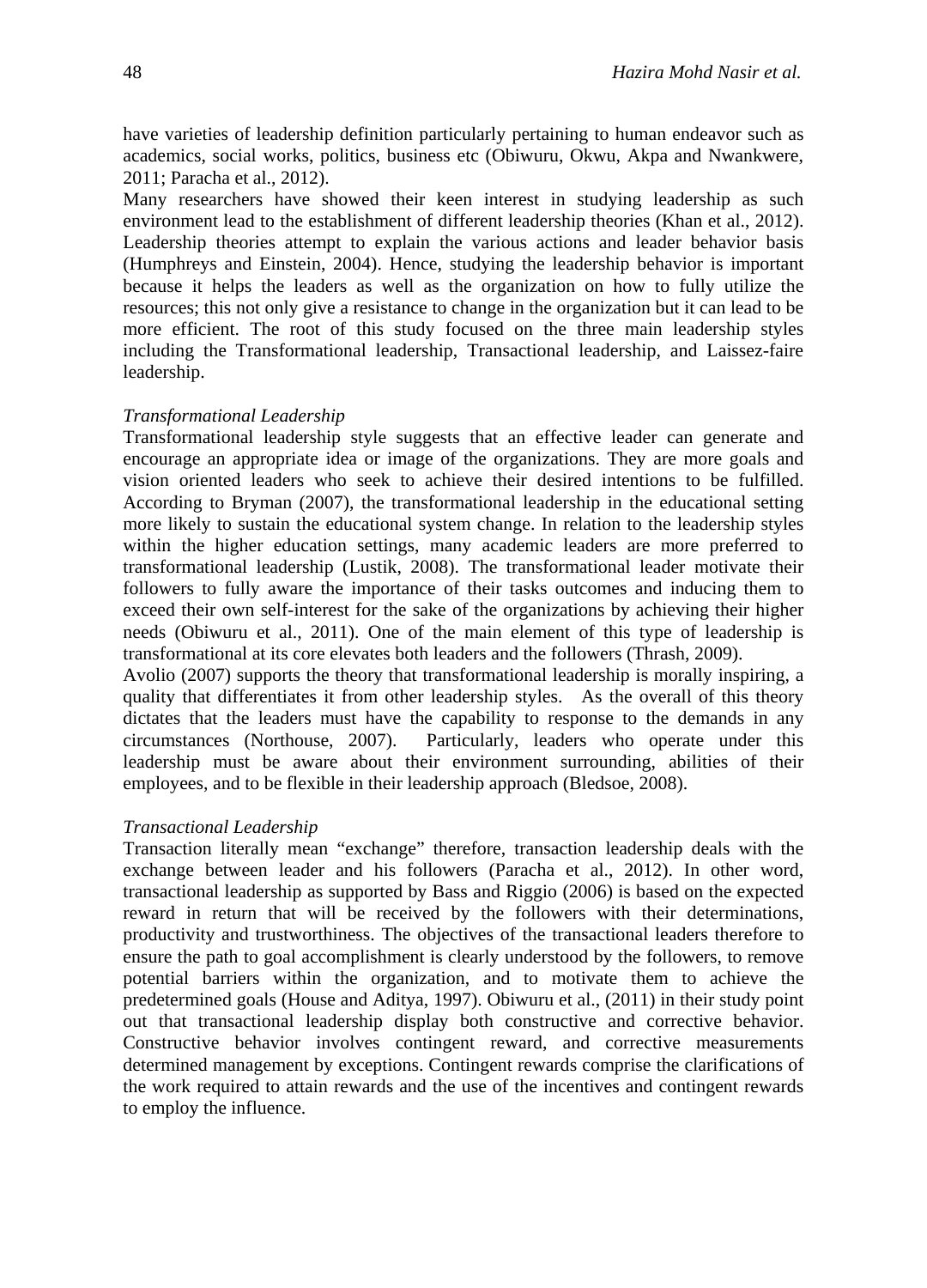#### *Laissez-faire Leadership*

Many researchers believed this theory of Laissez-faire leadership were perceived the weakest and most ineffective style of management (Amzat et a.l, 2011). According to Altalib (1991), he defined the Laissez-faire leader as a leader who has little confidence in his leadership ability, sets no goals for the group and minimize communication and group interaction. The great advantages of this type of leadership is that the leaders have little work to deal with their subordinates and significantly when the group member can be 'self-independence' the leader has very little to look good as more decisions are under the control of their followers (Northouse, 2007). Looking from another angle, due to their damaging effects on the bottom line and overall productivity, these types of leaders either elect to leave voluntarily or are terminated from their positions (Kelloway, Barling, Kelley, Comtois, and Gatien, 2003). On the other hand, the laissez-faire technique at the university level is usually only appropriate when leading a staff of highly motivated and skills lecturers, who have produced excellent works in the past (Amzat et al., 2011).

In respect to the overall leadership styles and their impact as well as influence on the organizational development and employees, the literature and citations above have confirmed the effectiveness of the transformational leadership in organization (Eran, 2007). Thus, this shows the success of benefits gained by individuals and decision making can be seen through participations. The literature also speaks of the transactional leadership as well as the unproductive nature of the laissez-faire leadership on the organization and the followers (Amzat et al., 2011).

## **3.2 Leadership Style and Organizational Performance**

In the literature, leadership has been recognized as a vital focus in the field of organizational behavior in which it is one of the dynamics effect during individual and organizational interactions (Obiwuru et al., 2011). Leadership undeniably has played an importance role in the outcome of any project in which all identified leadership styles have variable outcomes under different situations (Khan et al., 2012). Fry (2003) explains that leadership plays as a strategic tool to motivate the staff to enhance their potential growth and development. On the other hand, organizational performance refers to ability of an organization to achieve certain objectives and goals such as good financial results, high organization profit, and produced high quality products by using effective strategies adopted (Koontz and Donnell, 1993).

Under certain circumstances, transactional style of leadership lead to a successful working of the organizations even though it does not give the followers as much right as transformational leadership does (Boseman, 2008) but it does give the follower a sense of identity and job satisfaction. On the contrary, other study suggested that transformational leadership had a greater role to play regarding followers' performance and creativity compared to the transactional leadership (Boerner, 2007).

Further, the discussion on the relationship between leadership styles and the performance has been discussed widely by many scholars. Many scholarly studies which have been carried out earlier on showed the results that leadership styles have significant relation with the organizational performance, in which different style of leadership can determine the relationship between the leadership styles and the organizational performance either it may have positive correlation or negative correlation (Wang, Shieh, and Tang, 2010). Sun (2002) compared the leadership styles and the organizational performance has significant results where the finding showed that there is a positive correlation between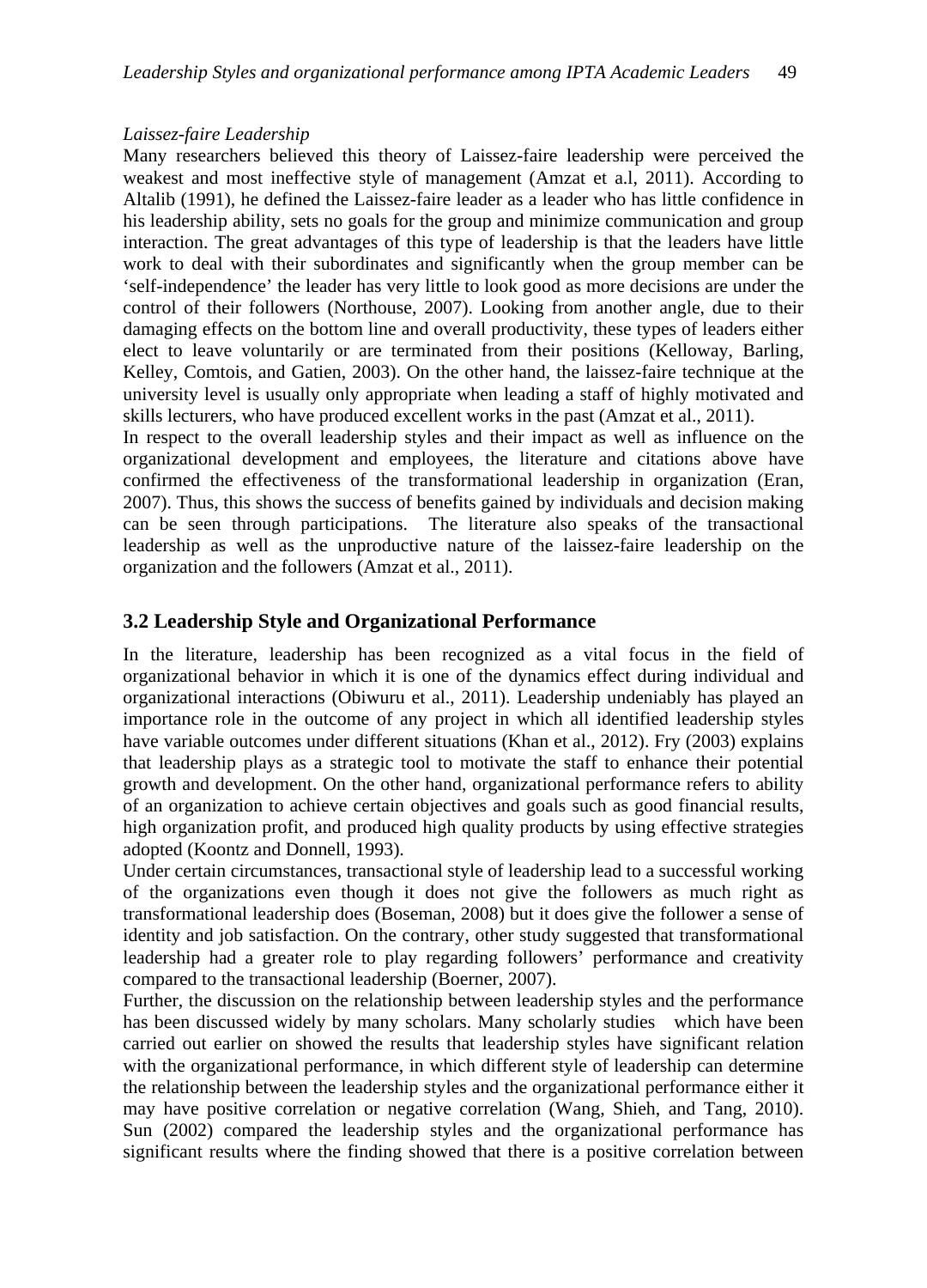leadership styles and performance. By understanding the effects of the leadership on performance is important because it is perceived as vital driving forces for improving a firm's performance (Obiwuru et al., 2011).

#### *Transformational Leadership and Organizational Performance*

A study suggested that transformational leadership had greater role to play regarding followers' performance and creativity than the style of leadership discussed above (Boerner et al., 2007). Also, it was noted that it inculcated a spirit of team work, learning through cooperation and a sense of togetherness for the organization among the followers in contrast to the competitiveness, transactional leadership thrives on (Zagorsek et al., 2009). Transformational leaders are more flexible and much more open to structural and functional change in the organization (Bommer et al., 2004) with special emphasis on acquiring new technologies and methods to evolve the organization according to the demanding needs of the ever so rapidly changing market (Nemanich and Keller, 2007).

The findings of MacKenzie et al. (2001) suggest that transformational leadership style had a great impact on the sales graph of an organization as well as the organizational association of the workers as compared to the transactional leader behaviors. Furthermore, transformational leadership had great deal of influence regarding innovativeness at both the individual and organizational levels as it allows the followers to exercise greater freedom and gives them more responsibility (Gumusluoglu and Ilsev, 2009). So, the people at the top level of an organization who practice the transformational leadership may give a competitive edge to their organization (Zhu et al., 2005).

#### *Transactional Leadership and Organizational Performance*

Under certain situations, transactional style of leadership leads to a successful working of the organizations even though it doesn't give the followers as much liberty as transformational leadership does (Boseman, 2008). Transactional leadership style gives more work pleasure as compared to transformational leadership style as fulfilling the given task is synonymous to reward in that leadership structure (Wu, 2009).

#### **3.4 Academic Leaders and Roles**

Today's academic leaders must have varieties of leadership skills to be effective in an organization (Thrash, 2009). Many literatures done by researchers showed that there are many components of effective leadership can take place in educational sector including the ability be to a role model for the followers, capability to lead a number of faculty varieties, and to have a critical thinking skills (Haslam, 2004). It is important for the academic dean, deputy of dean and head of department as a leader, to adapt to the appropriate leadership style that suit him or her with the groups for which he or she is responsible (Nunn, 2008).

Academic leaders are responsible as the chief academic officers of their divisions, faculties (Wood, 2004). Nevertheless, the university's hierarchy they act as the middle manager to play the role as the mediators between the executive level administrations, the chairpersons, and the faculty of the respective universities (Rosser, Johnsrud, and Heck, 2003). The main responsibility of the academic leaders, they must operate within the university system in which it has numbers of characteristics to deal with and therefore, academic leaders must navigate the bureaucracies of the university in order to successfully lead their divisions (Thrash, 2009).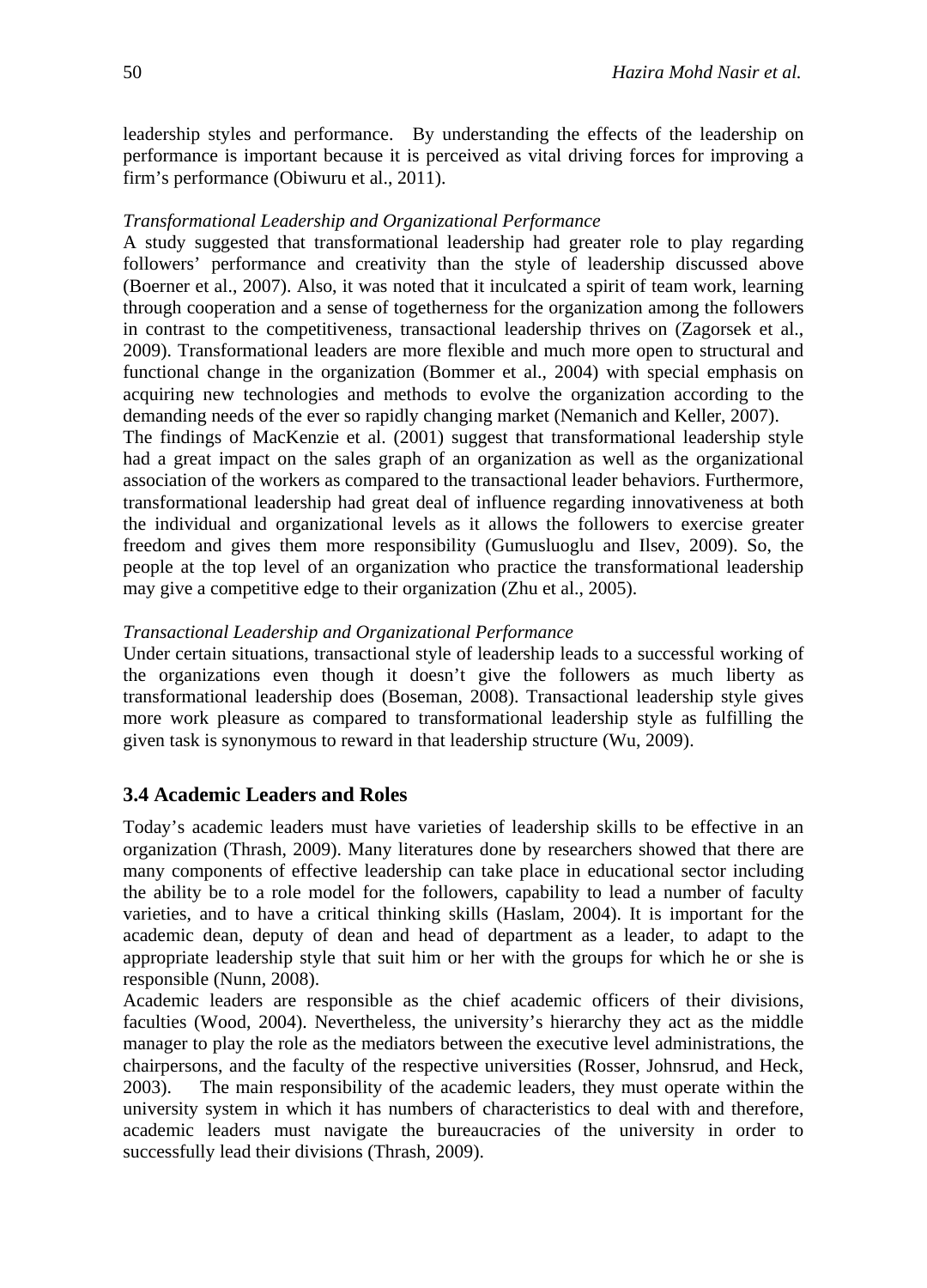However, the leadership style of academic leaders are varied and diverse due to the no formal professional training provided who seek for this positions (McGregor, 2005) as well as no consistency in the job descriptions for academic leaders which lead to further uncertainty about their roles and accountabilities (Jackson, 2004). Hence, Gmelch (2004) agreed that academic leaders need to be taught leadership skills in order to decrease the unprofessional nature of the leadership in the ranks of administrations. Further argued by Packard (2008) indicated that one of the significant challenges faced by the many academic leaders today in terms of their ability to adapt to a constant global environment changing and at the same time to maintain the internal self-motivated of the organizations. Then, the appropriate selection of leadership style adapt by academic leaders are important in order to play a major roles in the succession of the overall organizational performance of their academic units (Del Favero, 2005).

## **3.5 Gender and Leadership Styles**

Since leadership is about influencing others as it was defied in the literature, the influences that reflected to the followers could be perceived by them positively or negatively in case of their leaders apply inappropriate styles of leadership (Amzat et al., 2011). Certain variables claimed by researchers to have a significant impact on leadership styles. In this study, the variables that been observed to investigate the correlation between the leadership styles and the performance including age, gender and years of services or work experiences.

A study conducted by Norfarhana (2009) reported that there were no significant differences between genders, age, educational level, and marital status with servant leadership characteristics at the North Malaysian University. In relation to this, Usher's (2009) finding support that in Malaysia all the demographic factors show no differences on observing woman leaders' leadership effectiveness as conducted on total of 110 workers in SOCSO of Penang branch. On the other hand, a study by Boatwright and Forrest (2000) confirmed the gender differences, contending that women leaders value the relational aspects of their roles more than men. Additionally, both male and female academic leaders apply different styles of leadership in a series of study conducted by Mazlan (2008) and Klenke (2003) in which similarities were found in their findings that women leaders prefer more towards transformational leadership style instead of men leader prefer transactional leadership style. From the context of age variable, Anderson (2002) found that older chief academic officers emphasized transformational leadership style which is comprise of high concern for people and high concern for task skills more so than did the younger dean.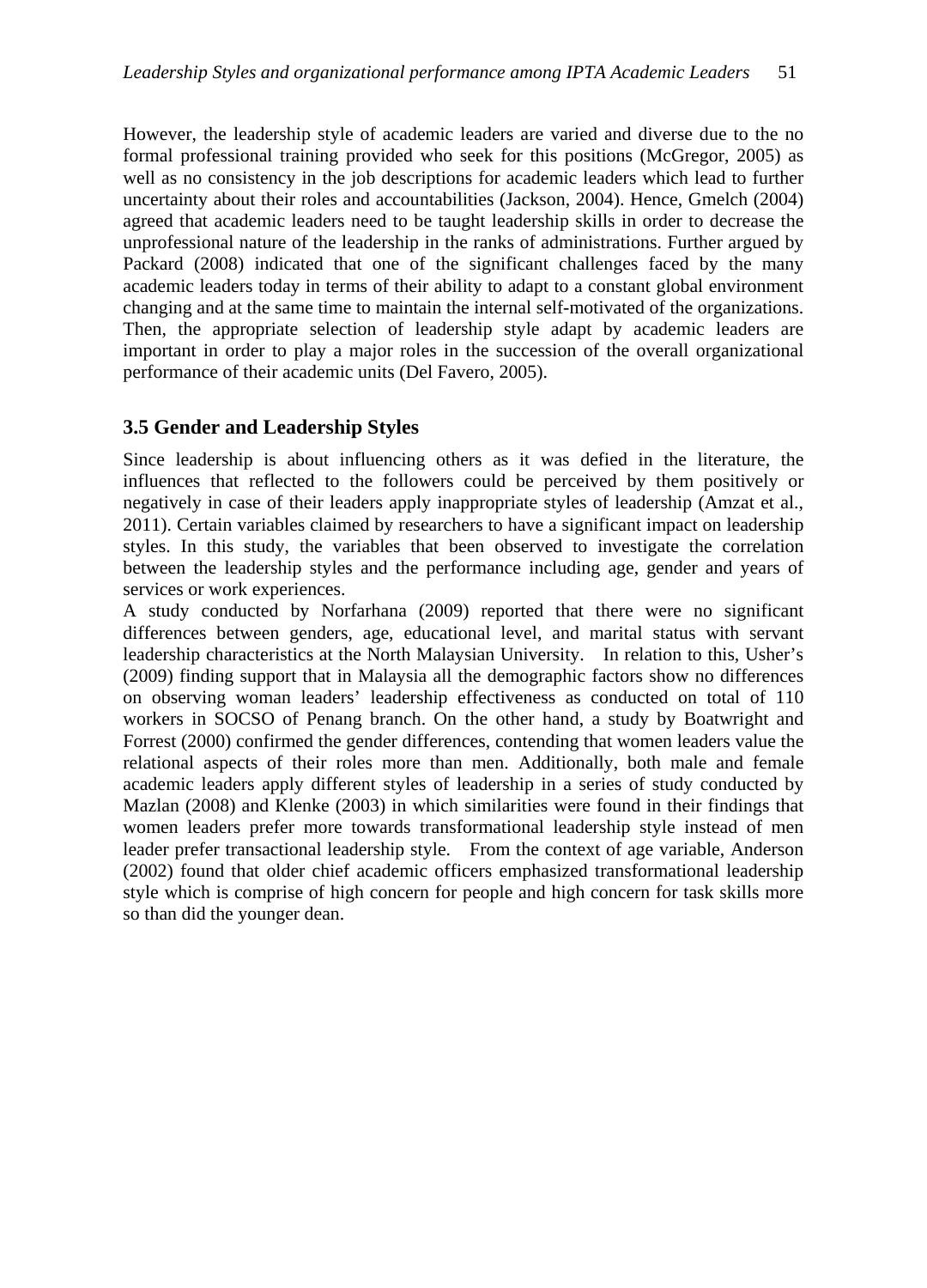

Figure 3.1: Conceptual framework on Relationship between Leadership Styles and Organizational Performance.

Adapted from (Obiwuru*, et al*., 2011) and (Eran, 2007)

## **4 Methodology**

This study was conducted by using correlation methods in order to measure the relationship between leadership styles and organizational performance. The list of universities used for this study to decide on the numbers of academic leaders to be selected as respondents were obtained from each universities website domain. Five (5) public universities in Selangor are identified in order to obtain further information. Based on each universities website domain, most of the university's faculty comprised of one dean, three deputies of dean and numbers of head of departments. Therefore, the population in this study was 419 respondents. A sample size of 201 academic leaders is chose in order to ensure the sample size is big enough to answer the questions accurately but not so big that the process will become inefficient and uneconomical.

| Table 1: Sample Size |            |                           |  |  |  |  |
|----------------------|------------|---------------------------|--|--|--|--|
| Institution          | Population | Sample                    |  |  |  |  |
| University 1         | 143        | $143/419 \times 201 = 69$ |  |  |  |  |
| University 2         | 59         | $59/419 \times 201 = 28$  |  |  |  |  |
| University 3         | 82         | $82/419 \times 201 = 39$  |  |  |  |  |
| University 4         | 81         | $81/419 \times 201 = 39$  |  |  |  |  |
| University 5         | 54         | $54/419 \times 201 = 26$  |  |  |  |  |
| Total                | 419        | 201                       |  |  |  |  |

The questionnaire prepared were comprised of three section (Section A, B and C) in a form of close-ended questions. Section A of the questionnaire outlined the demographics profile such as gender, age, level of education, length of service in the faculty, work position and respondents' university. Section B showed out the differences of academic leaders' leadership style in the faculty. Section C spelled out the organizational performance.

The survey instruments from Kouzes and Posner Leadership Practices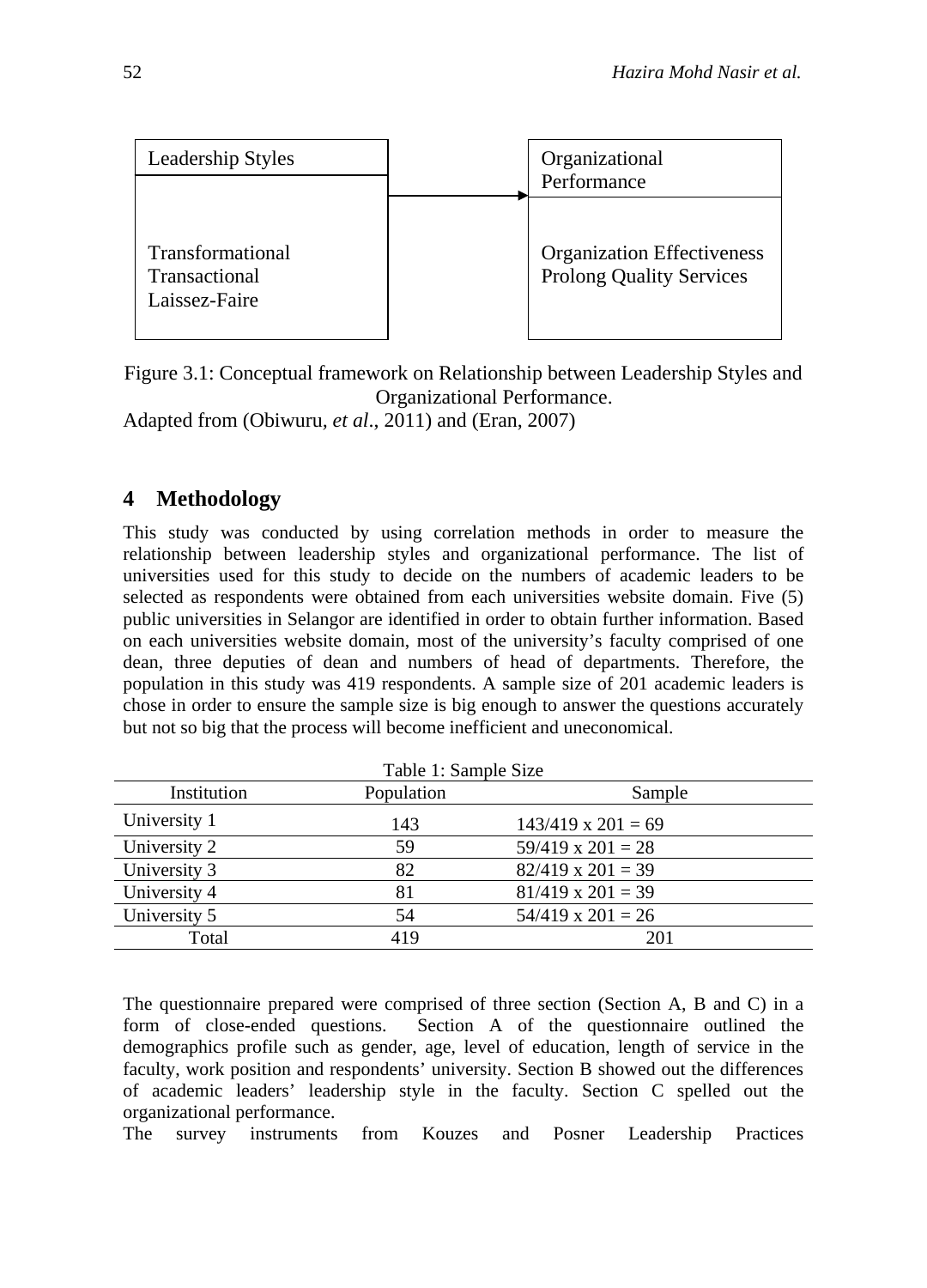Inventory-Individual Contributor (LPS-IC) Self Survey (1997) and Multifactor Leadership Questionnaire (MLQ) had been adapted in order to ensure the consistency with the study being replicated (Hendon, 2002). 5 Likert-scale was used which is,  $1 =$ Strongly Disagree,  $2 = Disagree$ ,  $3 = Uncertain$ ,  $4 = Agree$  and  $5 = Strongly$  Agree.

Two methods had been used to collect data through a set of questionnaire as the main instruments. The questionnaires have been distributed personally by the researcher. The questionnaires are distributed through manually and online survey distributions. All the questionnaires have been collected after two to four weeks distributed by researcher. Then the collected questionnaires had been analyzed and will be kept confidential.All of the data were analyzed using the Statistical Package in the Social Science Software (SPSS), version 20.0. All the data regarding the leadership styles and job performance were analyzed to show frequency distributions through using tendency such as mean, median, mode, range and frequencies. The hypothesis testing for normality test (Kolmogorov-Smirnov statistics) with the Normal Probability Plots (Normal Q-Q plots) for all the variables and other visual presentation measures such as histograms and box plot was carefully observed.

To test the consistency on each of the items in the questionnaire, a pilot test is conducted. The Cronbach alpha estimated for current Leadership styles scale was 0.712 and Organizational Performance scale was 0.762. Nunnally (1978) suggested that a minimum alpha of 0.6 sufficed for early stage of research. As the Cronbach's alpha in this study were all much higher than 0.6, the constructs were therefore deemed to have adequate reliability.

| Table 2: Reliability Test                                                  |              |          |  |  |  |  |  |
|----------------------------------------------------------------------------|--------------|----------|--|--|--|--|--|
| No. of Scale<br>Pilot Test Reliability Coefficient (Alpha)<br><b>Items</b> |              |          |  |  |  |  |  |
|                                                                            | <b>Items</b> | $(n=30)$ |  |  |  |  |  |
| Leadership Styles                                                          | 14           | 0.722    |  |  |  |  |  |
| Organizational<br>Performance                                              | 12           | 0.742    |  |  |  |  |  |

## **5 Findings and Discussion**

A total of 300 questionnaires were distributed to the respondents in 5 institutions. The distribution of questionnaire took four weeks including non-working days to be distributed and collected by the researcher. The total questionnaires of 156 were returned out of 300 distributed questionnaires. Therefore, the returned rate was 52%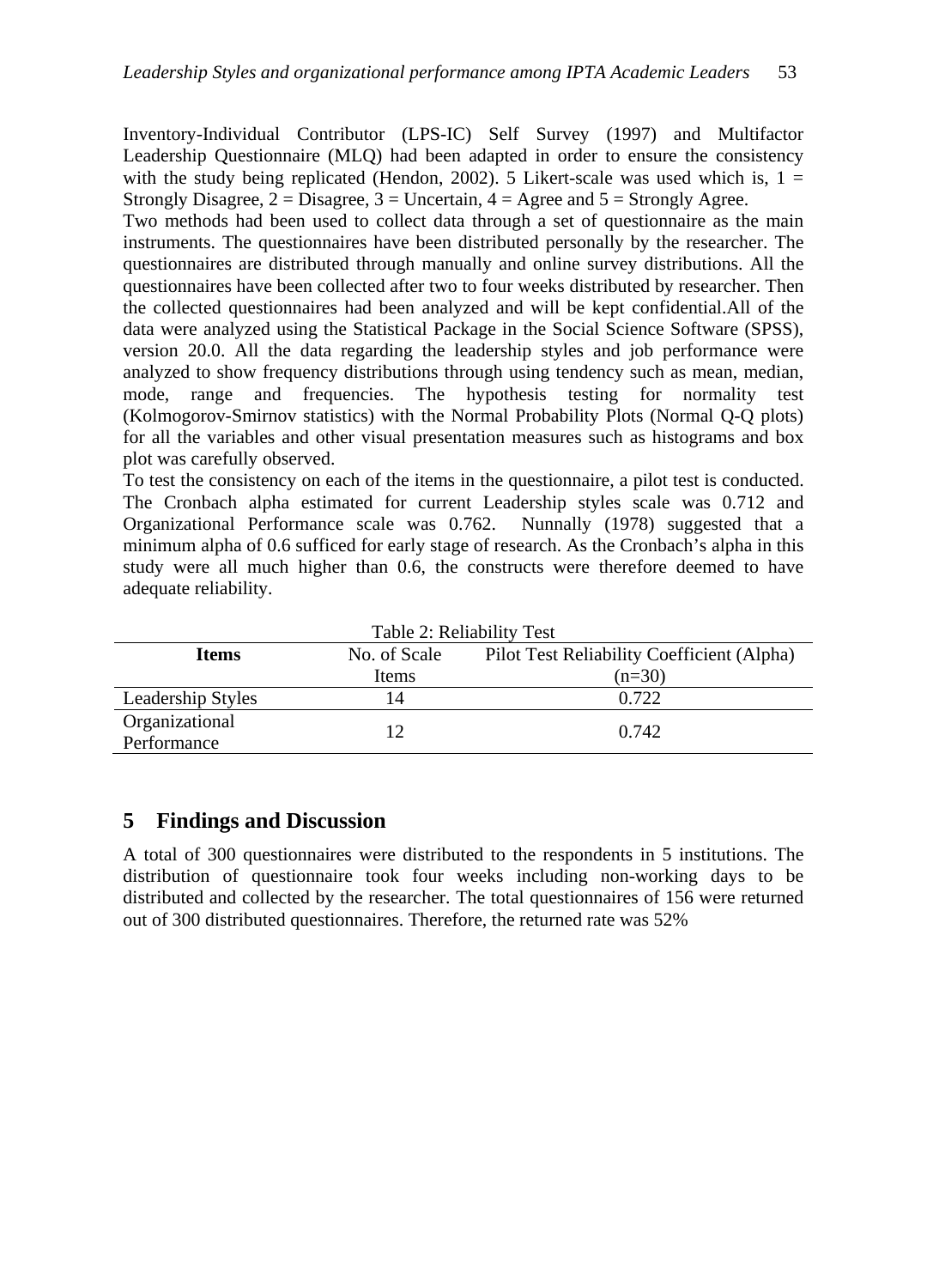| Table 3: Demographic Profile       |           |         |  |  |  |  |
|------------------------------------|-----------|---------|--|--|--|--|
|                                    | Frequency | Percent |  |  |  |  |
| Gender                             |           |         |  |  |  |  |
| Male                               | 58        | 37.2    |  |  |  |  |
| Female                             | 98        | 62.8    |  |  |  |  |
|                                    |           |         |  |  |  |  |
| Age                                |           |         |  |  |  |  |
| $26 - 30$                          | 12        | 7.7     |  |  |  |  |
| 31-40                              | 83        | 53.2    |  |  |  |  |
| $41 - 50$                          | 55        | 35.3    |  |  |  |  |
| $>50$                              | 6         | 3.8     |  |  |  |  |
|                                    |           |         |  |  |  |  |
| Position                           |           |         |  |  |  |  |
| Dean                               | 13        | 8.3     |  |  |  |  |
| Deputy Dean                        | 34        | 21.8    |  |  |  |  |
| Head of Department                 | 109       | 69.9    |  |  |  |  |
|                                    |           |         |  |  |  |  |
| <b>Highest Qualification Level</b> |           |         |  |  |  |  |
| Master's Degree                    | 93        | 59.6    |  |  |  |  |
| PhD's Degree                       | 63        | 40.4    |  |  |  |  |
|                                    |           |         |  |  |  |  |
|                                    |           |         |  |  |  |  |
| Years of Experience                |           |         |  |  |  |  |
| $<$ 5 Years                        | 5         | 3.2     |  |  |  |  |
| 5-10 Years                         | 59        | 37.8    |  |  |  |  |
| 10-15 Years                        | 54        | 34.6    |  |  |  |  |
| 15-20 Years                        | 32        | 20.5    |  |  |  |  |
| $>20$ Years                        | 6         | 3.8     |  |  |  |  |

| Table 4: University Response Rate |                  |                |  |  |  |  |
|-----------------------------------|------------------|----------------|--|--|--|--|
| <b>University</b>                 | <b>Frequency</b> | <b>Percent</b> |  |  |  |  |
| University 1                      | 41               | 26.3           |  |  |  |  |
| University 2                      | 29               | 18.6           |  |  |  |  |
| University 3                      | 28               | 17.9           |  |  |  |  |
| University 4                      | 26               | 16.7           |  |  |  |  |
| University 5                      | 32               | 20.5           |  |  |  |  |
| <b>Total</b>                      | 156              | 100            |  |  |  |  |

*Research Question 1: What is the most popular leadership style among academic leaders in Malaysian Public Universities in Selangor?*

Table 5 demonstrated the overall summary of the descriptive statistical analysis for all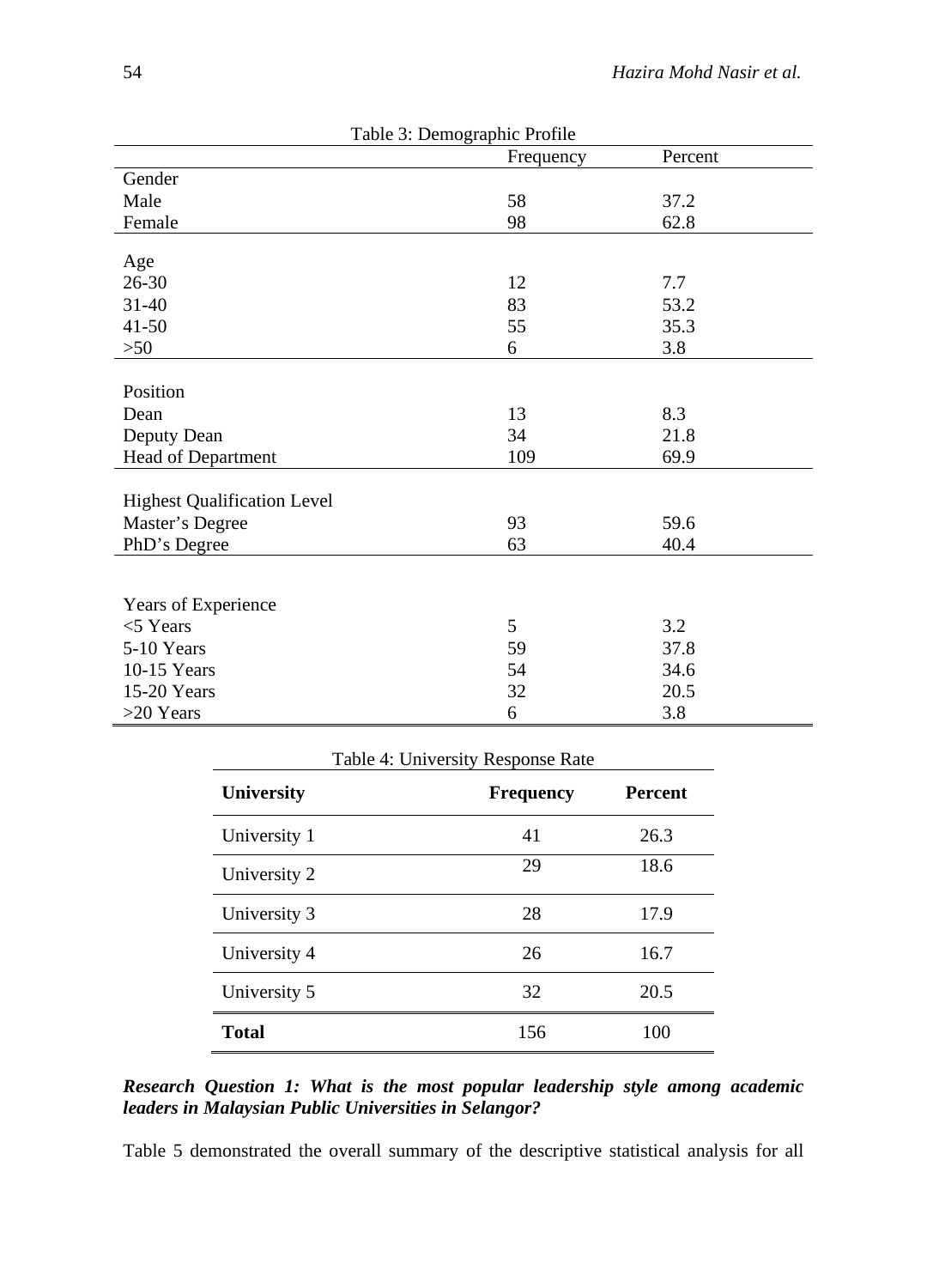leadership styles. The analysis involved the use of descriptive statistics which comprised of the measurements of central tendency (minimum values, maximum values, and the percentile, mean and median), measures of variability (quartiles split, variance, and standard deviation scores). It also measured of shape (kurtosis and skewness) were obtained for the interval-scale independent and dependent variables.

The key sub element of leadership styles consists of Transformational leadership, Transactional leadership and Laissez-Faire leadership. In order to find the overall mean score, the each of the sub elements were computed to overall mean. Table below shows the overall summary of the description statistical analysis for the leadership styles perceived by the academic leaders in organization. The findings in table below indicated that the highest mean is Transformational leadership  $(M = 4.38, SD = 0.31)$ , and followed by mean Laissez-Faire leadership (M=3.63, SD= 0.40). The lowest mean is for Transactional leadership (M=3.58, SD=0.49). Transformational leadership was highly practiced by most academic leaders in Malaysian Public Universities in Selangor. Due to the nature of the Transformational leadership, this type of leadership was more accepted by most academic leaders because from the leadership itself an effective leader capable of inspires and motivates his or her employees. Importantly, an academic leader will take extra care to ensure that their employees are cared for and their needs are met. The result from this study was consistent with previous study by Egan, Sarros and Santora (1995) they articulate that transformational leadership style is more effective and preferred by leaders compared to other leadership styles. Most of the academic leaders were perceived the Transformational leadership due employee can easily share their knowledge among them when organization used transformational leadership style (Behery, 2008).

|                               | Statistics |             |         |
|-------------------------------|------------|-------------|---------|
|                               | Transform  | Transaction | Laissez |
| Mean                          | 4.3799     | 3.5805      | 3.6299  |
| Std. Deviation                | .31049     | .49031      | .40246  |
| Variance                      | .096       | .240        | .162    |
| <b>Skewness</b>               | $-0.446$   | .168        | $-.822$ |
| <b>Std. Error of Skewness</b> | .195       | .195        | .195    |
| Kurtosis                      | .177       | $-182$      | .877    |
| Std. Error of Kurtosis        | .389       | .389        | .389    |
| Range                         | 1.67       | 2.60        | 2.00    |
| Minimum                       | 3.33       | 2.40        | 2.40    |
| Maximum                       | 5.00       | 5.00        | 4.40    |
| Sum                           | 674.50     | 551.40      | 559.00  |

Table 5: Overall mean for Leadership styles and Organizational performance **Statistics**

## *Research Question 2: What is the relationship between leadership styles and organizational performances?*

In order to answer the Research Question 2, three hypotheses are tested.

**H01** There is no significant relationship between Transformational Leadership style and the Organizational Performance.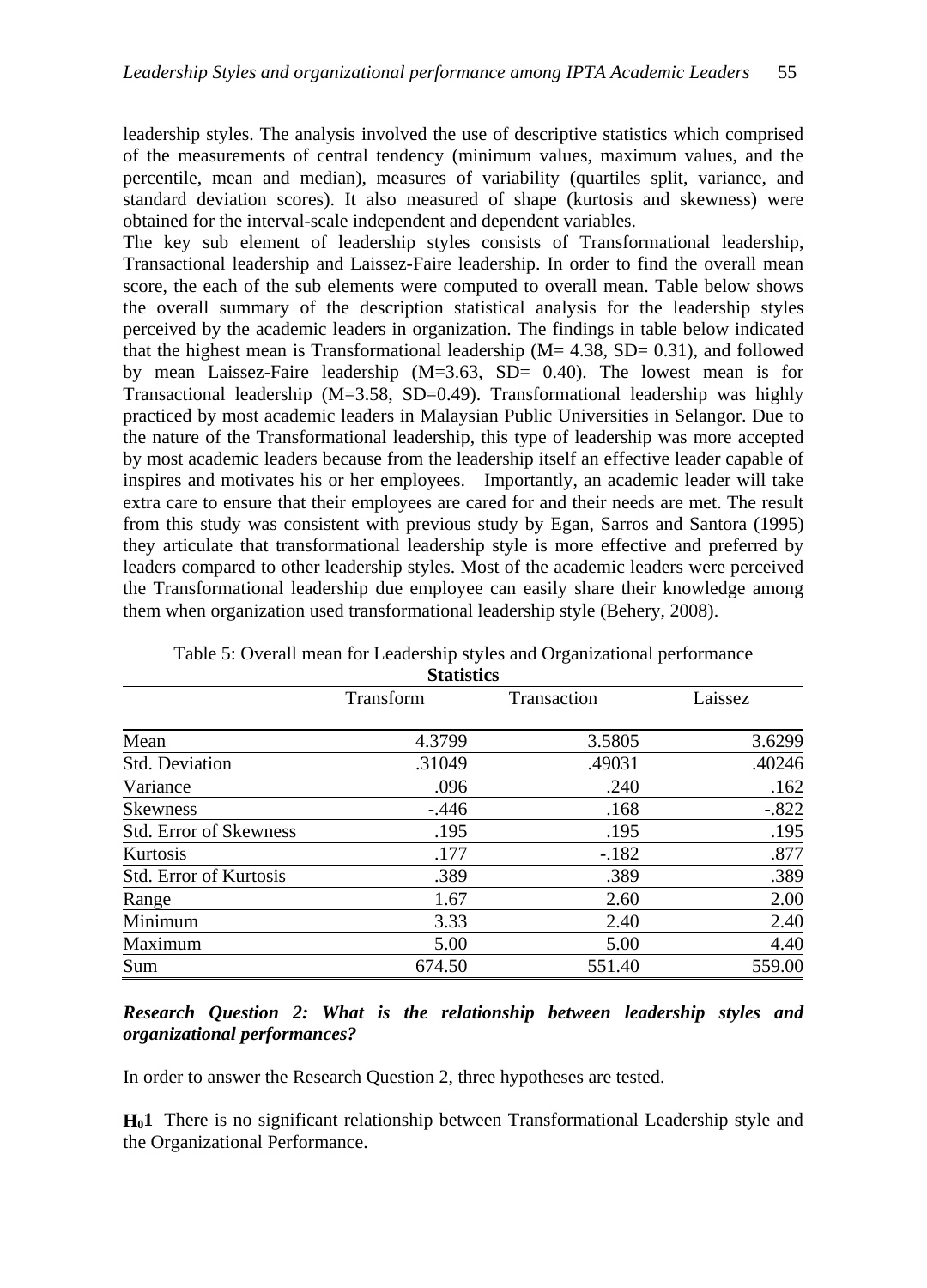**HA1** There is a significant relationship between Transformational Leadership style and the Organizational Performance.

**H02** There is no significant relationship between Transactional Leadership style and the Organizational Performance.

**HA2** There is a significant relationship between Transactional Leadership style and the Organizational Performance

**H03** There is no significant relationship between Laissez-faire Leadership style and the Organizational Performance.

**H03** There is a significant relationship between Laissez-faire Leadership style and the Organizational Performance

For interpreting the output of the correlation between variables, Cohen's (1988) table was used. Table 6 provides the explanation on the strength of the relationship in terms of the value of Pearson Correlation (*r*) and the direction of the relationship for the variables used in this study. Correlation analysis was used to describe the strength and directions of the linear relationship between two variables. The findings indicated either the relationship between variables have positive, negative, high, low, strong or weak relationship.

Table 6: Guidelines on the Interpretation of Correlation Coeffiecient (Cohen, 1988)

| Small correlation  | $-0.10$ to $-0.29$ and $+0.10$ to $+0.29$ |
|--------------------|-------------------------------------------|
| Medium correlation | $-0.30$ to $-0.49$ and $+0.30$ to $+0.49$ |
| Large correlation  | $-0.50$ to $-1.00$ and $+0.50$ to $+1.00$ |

Table 7: Relationship between Leadership Styles and Organizational Performances  $(n=156)$ **Correlations**

|                  |                            | Total_Mean_Org_Performance |
|------------------|----------------------------|----------------------------|
|                  | <b>Pearson Correlation</b> | .335                       |
| Mean_Transform   | Sig. (2-tailed)            | .000                       |
|                  | N                          | 156                        |
|                  | <b>Pearson Correlation</b> | .231                       |
| Mean_Transaction | Sig. (2-tailed)            | .004                       |
|                  | N                          | 156                        |
| Mean_Laissez     | <b>Pearson Correlation</b> | .113                       |
|                  | Sig. (2-tailed)            | .164                       |
|                  | N                          | 156                        |

In order to test the relationship, the activities of leadership styles were computed for overall mean. The same procedure was carried out for organizational performances. The relationship between leadership styles and organizational performance was tested using Pearson Product Moment Correlation Coefficient. Preliminary analyses were performed to ensure no violation of the assumptions of normality, linearity and homescedascity. Table 7, shows that  $(r=0.335, n=156, p<0.05)$  indicate that there is a positive relationship,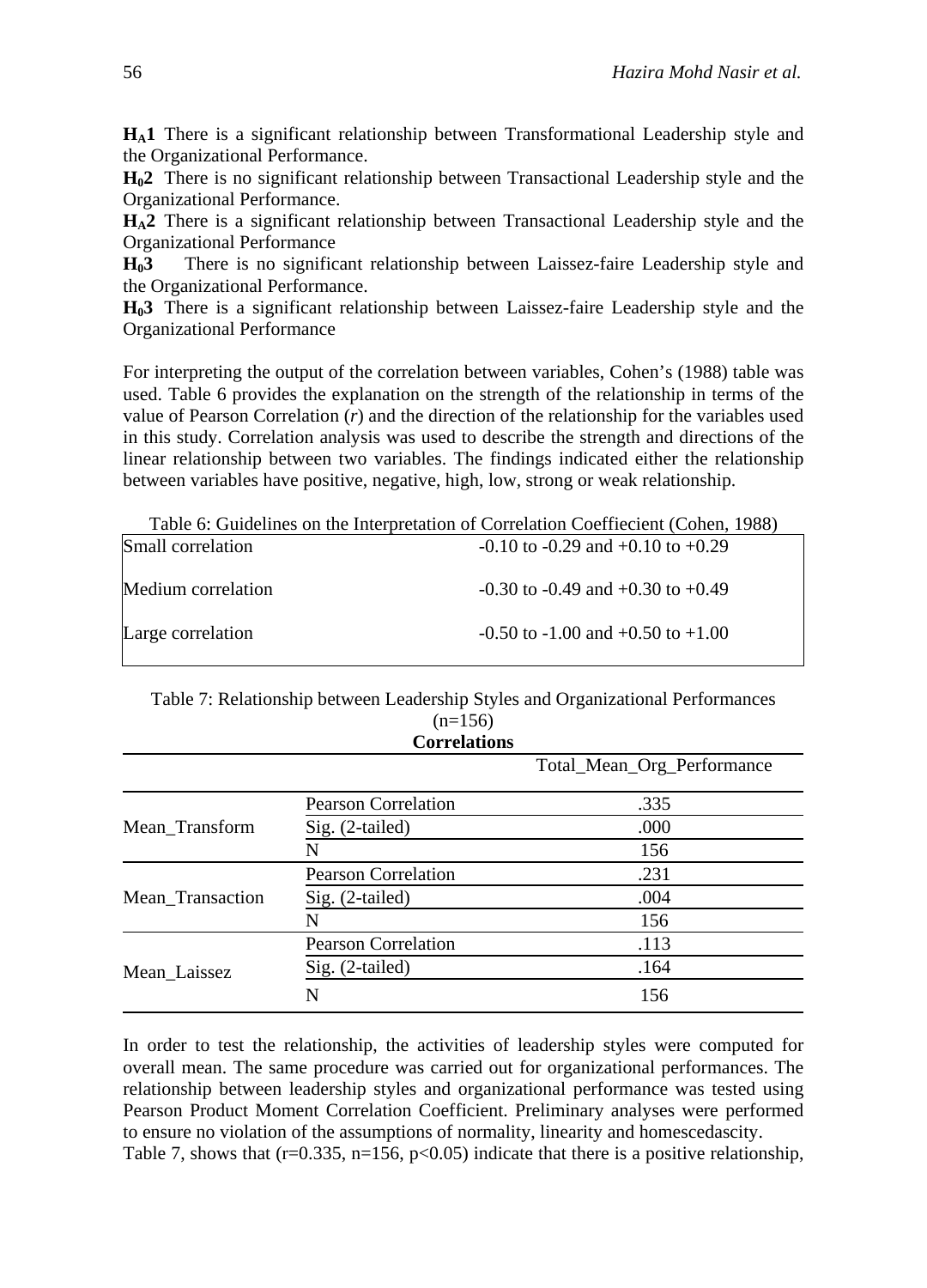significant and medium correlation between Transformational leadership and organizational performance among the academic leaders in Malaysian Public Universities in Selangor. Therefore, the null hypothesis was rejected. Then, for Transactional Leadership and organizational performance among the academic leaders shows that  $(r=0.231, n=156, p<0.05)$  indicate that there is a positive relationship, significant and small correlation. Therefore, the null hypothesis was rejected. For Laissez-Faire Leadership shows that  $(r=0.113, n=156, p<0.05)$  indicate that there is a positive relationship, not significant and small correlation between Laissez-Faire leadership and organizational performance among the academic leaders in Malaysian Public Universities in Selangor. Therefore, the null hypothesis was accepted.

From the findings that obtained from the respondents, it can be concluded there is a positive, significant and medium relationship between leadership styles and organization performance  $(r=0.330, n=156, p<0.05)$  among the academic leaders in Malaysian Public Universities in Selangor. Hence, the null hypothesis that there is no relationship between leadership styles and organization performance is rejected.

According to Obiwuru et al., (2011), activities of leadership styles will give positive on organizational performance in term of organization effectiveness and prolong quality services. This result also consistent with Sun (2002) claimed that the leadership styles have a significantly positive correlation with organization performance in both education institutions and enterprises. It was obviously that most research results showed the leadership style has a significant relation with organization performance, and different leadership style may have a positive correlation or negative correlation with the organizational performance (Huang, 2006).

#### *Research Question 3: Is there a significant gender differences in the leadership style practices perceived by academic leaders between male and female respondents?*

This section attempts to identify if there are significant gender differences in the transformational leadership styles perceived by academic leaders between male and female respondents. The purpose of this research question is to determine if the perceptions towards transformational leadership by academic leaders differs according to gender. The overall means of transformational leadership style was calculated and an independent sample t-test was conducted on data.

#### Research Hypothesis

**H04** There is a significant difference of gender towards leadership styles practices perceived by academic leaders between male and female respondents

**HA4** There is no significant difference of gender towards leadership styles practices perceived by academic leaders between male and female respondents

| <b>Group Statistics</b> |             |    |        |           |                 |  |  |
|-------------------------|-------------|----|--------|-----------|-----------------|--|--|
|                         | Respondents |    | Mean   | Std.      | Std. Error Mean |  |  |
|                         | Gender      |    |        | Deviation |                 |  |  |
|                         | Male        | 58 | 3.8661 | .26562    | .03488          |  |  |
| Total_Mean_Leadership   | Female      | 96 | 3.8618 | 26622     | .02717          |  |  |

Table 8: Overall mean for Leadership Style and Gender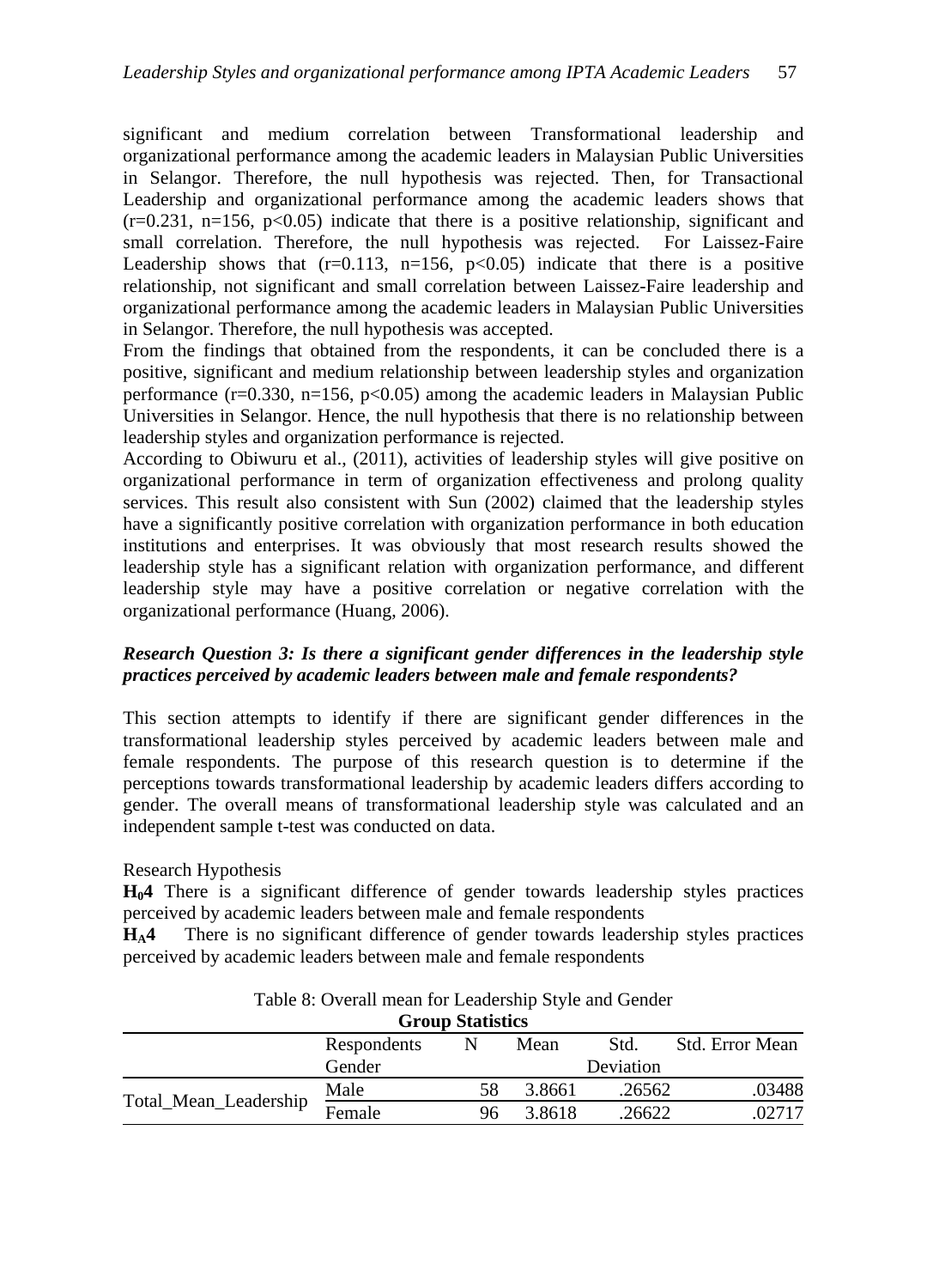| <b>Group Statistics</b> |             |    |        |           |            |  |  |
|-------------------------|-------------|----|--------|-----------|------------|--|--|
|                         | Respondents | N  | Mean   | Std.      | Std. Error |  |  |
|                         | Gender      |    |        | Deviation | Mean       |  |  |
| Mean_Transform          | Male        | 58 | 4.3879 | .30967    | .04066     |  |  |
|                         | Female      | 98 | 4.3750 | .31251    | .03190     |  |  |
| Mean Transaction        | Male        | 58 | 3.5862 | .46621    | .06122     |  |  |
|                         | Female      | 98 | 3.5771 | .50669    | .05171     |  |  |
|                         | Male        | 58 | 3.6241 | .40881    | .05368     |  |  |
| Mean Laissez            | Female      | 98 | 3.6333 | .40070    | .04090     |  |  |

| Table 9: Mean for Gender |
|--------------------------|
| <b>Group Statistics</b>  |

| Table 10: Independent Sample Test for Leadership Styles and Gender |  |
|--------------------------------------------------------------------|--|
| <b>Independent Samples Test</b>                                    |  |

|                  |                                              |   | Levene's<br>Test for<br>Equality<br>of<br>Variances |   |                |      |           | t-test for Equality of Means                 |                                                                   |  |
|------------------|----------------------------------------------|---|-----------------------------------------------------|---|----------------|------|-----------|----------------------------------------------|-------------------------------------------------------------------|--|
|                  |                                              | F | Sig.                                                | t | df             | Sig. | Mean      | Std. Error<br>(2-tailed)DifferenceDifference | 95%<br>Confidence<br>Interval of the<br>Difference<br>Lower Upper |  |
|                  | Equal<br>variances.111 .740 .250<br>assumed  |   |                                                     |   | 154            | .803 | .01293    |                                              | .05180-.08940.11526                                               |  |
| Transform Equal  | variances<br>not<br>assumed                  |   |                                                     |   | .250121.194    | .803 | .01293    |                                              | .05168-.08938.11524                                               |  |
|                  | Equal<br>variances .524 .470 .112<br>assumed |   |                                                     |   | 154            | .911 | .00912    |                                              | .08181-.15250.17075                                               |  |
| TransactionEqual | variances<br>not<br>assumed                  |   |                                                     |   | .114128.208    | .910 | .00912    |                                              | .08014-.14944.16768                                               |  |
|                  | Equal<br>variances .024 .876-.137<br>assumed |   |                                                     |   | 154            | .891 | $-.00920$ |                                              | .06715-.14186.12347                                               |  |
| Laissez          | Equal<br>variances<br>not<br>assumed         |   |                                                     |   | $-.136118.433$ | .892 | $-.00920$ |                                              | .06748 - .14283 .12443                                            |  |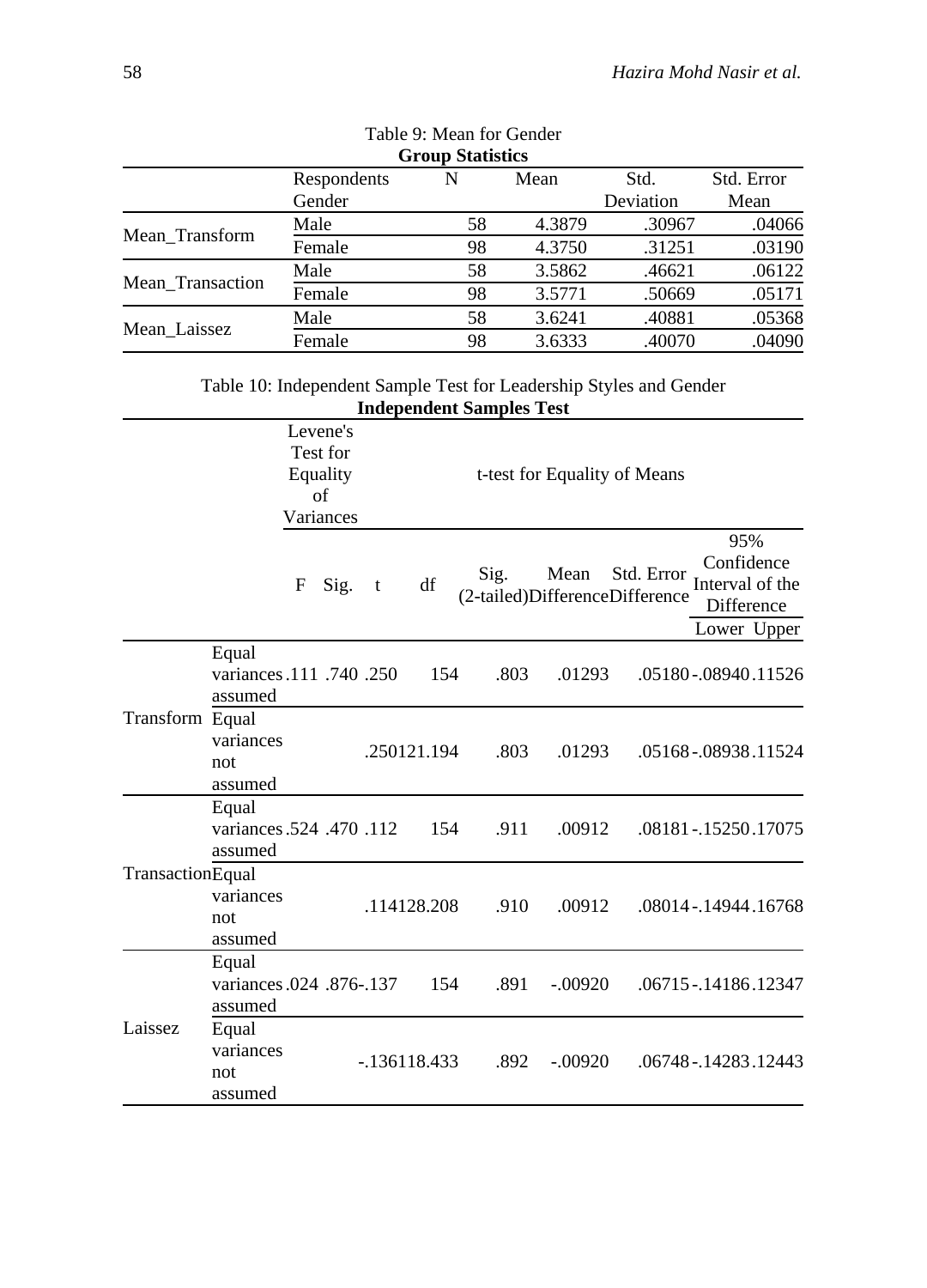An independent-sample t-test was conducted to identify the significance difference of gender towards leadership style practices perceived by academic leaders between male and female respondents. The male respondents appear to have a higher level of agreement towards transformational leadership ( $M = 4.387$ , SD = 0.309) than females ( $M = 4.375$ ,  $SD = 0.312$ ). However, the t-test shows that the difference of gender is not significant *t*  $(154) = 0.25$ ,  $p = 0.803$ . As the t-test results showed that the mean scores for both genders were not significantly different, therefore the null hypothesis failed to be rejected.

Then, same applied to male respondents who appear to have a higher level of agreement towards transactional leadership ( $M = 3.586$ , SD = 0.466) than female respondents ( $M =$  $3.577$ ,  $SD = 0.408$ ). But there was no statistically significant difference between male and female respondents  $t(154) = 0.11$ ,  $p = 0.911$ . Therefore, it failed to reject the null hypothesis.

Next, for Laissez-Faire leadership female respondents appear to have a higher level of agreement ( $M = 3.633$ ,  $SD = 0.400$ ) than male respondents ( $M = 3.624$ ,  $SD = 0.408$ ). However, the t-test again showed that there was no significance difference between male and female respondents  $t(154) = -0.14$ ,  $p = 0.891$  and therefore, the null hypothesis failed to be rejected.

The hypothesis for Research Question 4 predicted that there is significant difference of gender towards leadership styles practices perceived by academic leaders between male and female respondents. As the t-test result showed that the mean scores for both genders were not significantly different  $t(154) = 0.097$ ,  $p = 0.923$  and therefore, the null hypothesis failed to be rejected.

From the result above, it showed that there is no significance difference of gender towards leadership styles practices perceived by academic leaders between male and female respondents. From this study and the previous study, it can be concluded that female and male's level of agreement to this situation do not differ, for all practical purposes they are the same.

# **6 Research Limitation and Conclusion**

This study provides a means of examining the relationship between leadership styles of the academic leaders and organizational performance in the context of Malaysian Public universities in Selangor. A review of literature indicated that there has been a limited amount of research on academic deans and their leadership styles. Thus, the findings of this research study serve as a basis for future studies on the leadership styles of academic deans.

The results gain from this study had proven that the relationship between leadership styles and organizational performance was significant but not statistically significantly high. By including subordinates in the process, the leadership styles can be affirmed or disaffirmed (Xin and Pelled, 2003). As leadership is comprised of a leader and a follower, thus getting faculty input would add a new dimension to the analysis (Thrash, 2009). Surprisingly the result indicated that there was no significant difference between male and female academic leaders. Even though there is a positive relationship between the leadership style of academic leaders in universities and organizational performance, but the contributions of the leadership style towards the overall universities' performance was significantly low. This study therefore submits that for leadership to remain important and useful towards the promotion of quality education in the institutions, and then it must be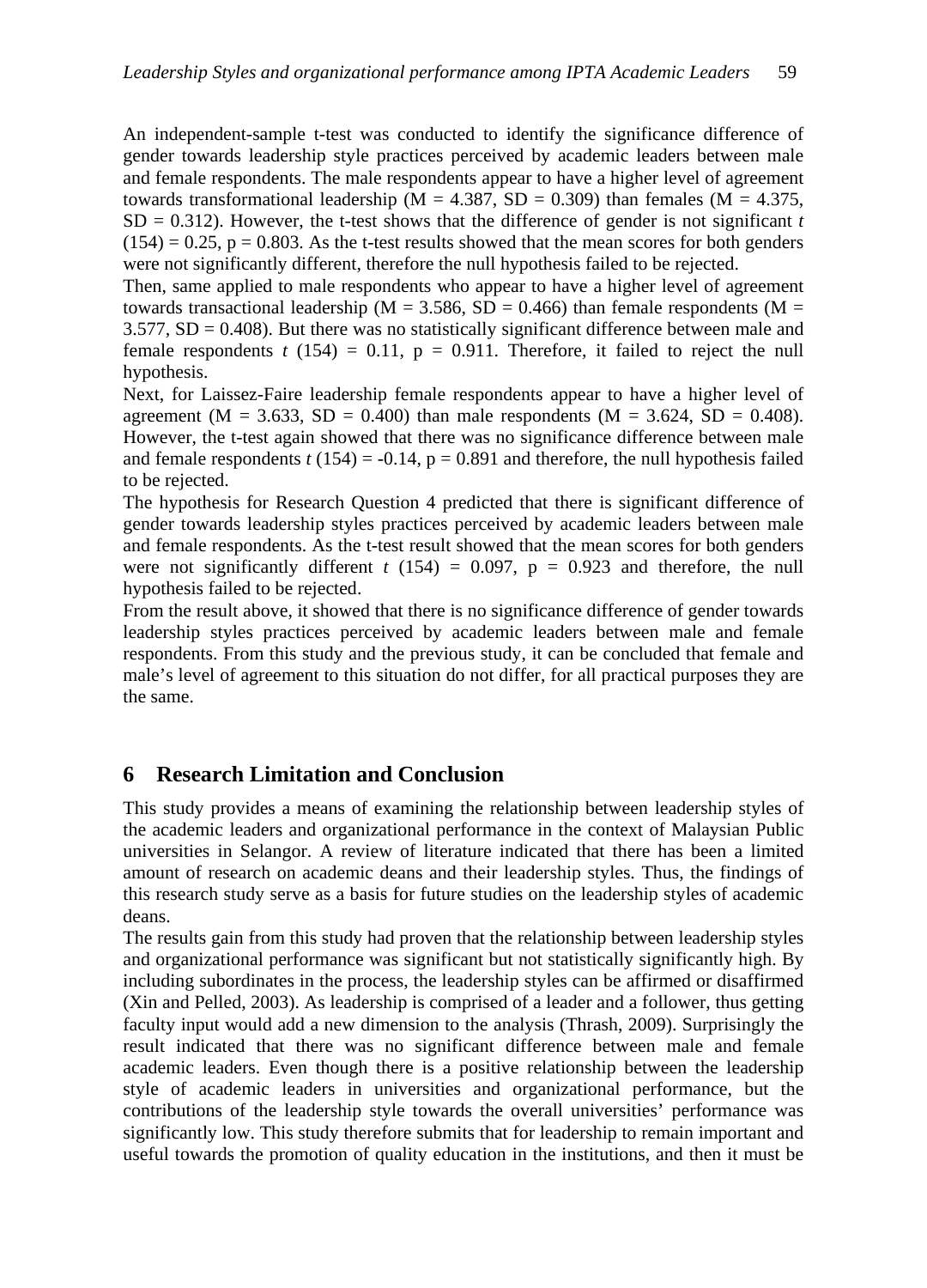distributed appropriately among the different levels of administration in the universities (Grant, 2006)

**ACKNOWLEDGEMENTS:** We would especially like to thank to Faculty of Business Management, UiTM  $\&$  RMI UiTM and all individuals for their guidance, assistance, support and encouragement to our research. Without them, the work can never be materialized. This work was funded under the RMI, UiTM.

#### **References**

- [1] Al-Omari, A.A., (2005), *Leadership Styles and Style Adaptability of Deans and Department Chairs at Three Public Research Universities.* (Doctoral dissertation, Washington State University).
- [2] Altalib, H. (1991). *Training Guide for Islamic Workers.* The International Islamic Federation of Student Organisation & The International Institute of Islamic thought. Virginia, U.S.A.
- [3] Amzat, I.H., & Ali, A.K., (2011). The Relationship between the Leadership Styles of Heads of Deaprtments and Academics Staff's Self-Efficacy in a Selected Malaysian Islamic University. *Interdisciplinary Journal of Contemporary Research in Business*. 3 (1). May 2011.
- [4] Anderson, P. (2002). The managerial roles of community college chief academic officers. Retrieved November 10, 2012, from ERIC database. (ERIC Document Reproduction Service No. ED468377)
- [5] Arslan, A., and Staub, S. (2013). Theory X and Theory Y Type Leadership Behavior and its Impact on Organizational Performance: Small Business Owners in the Şishane Lighting and Chandelier District. *Procedia-Social and Behavioral Sciences*, 75, 102-111.
- [6] Avolio, B. J. (2007). Promoting More Integrative Strategies For Leadership Theory-Building. *American Psychologist, 62*(1), 25–33.
- [7] Bass, B.M., (1985), *Leadership and Performance beyond Expectations*, Free Press, New York, NY.
- [8] Bass, B., & Riggio, R.E. (2006). *Transformational Leadership* (2nd ed.). Mahwah, NJ: Lawrence Erlbaum
- [9] Behery, M. (2008). Leadership behaviours that really count in an organization's performance in the Middle East. *Journal of Leadership Studies*, 2(2), 6-21.
- [10] Bennis, W., & Nanus, B. (1997). *Leaders: Strategies For Taking Charge* (2nd ed.). New York: Harper Business.
- [11] Bledsoe, R. W. (2008). *An Award-Winning School: The Impact Of Transformational Leadership On Teacher Morale In The Middle School*. Doctoral dissertation, Capella University, Minneapolis, MN.
- [12] Boatwright, K. J. & Forrest, L. K. (2000). The influence of gender and Needs for connectiononworkers ideal preferences for leadership behaviors*Journal of Leadership Studies, 7,*18-34.
- [13] Boerner, S., Eisenbeiss, S., and Griesser, D., (2007). "Follower Behavior And Organisational Performance: The Impact Of Transformational Leaders", *Journal of Leadership and Organisational Studies,* Vol. 13, No.3, pp.15-26.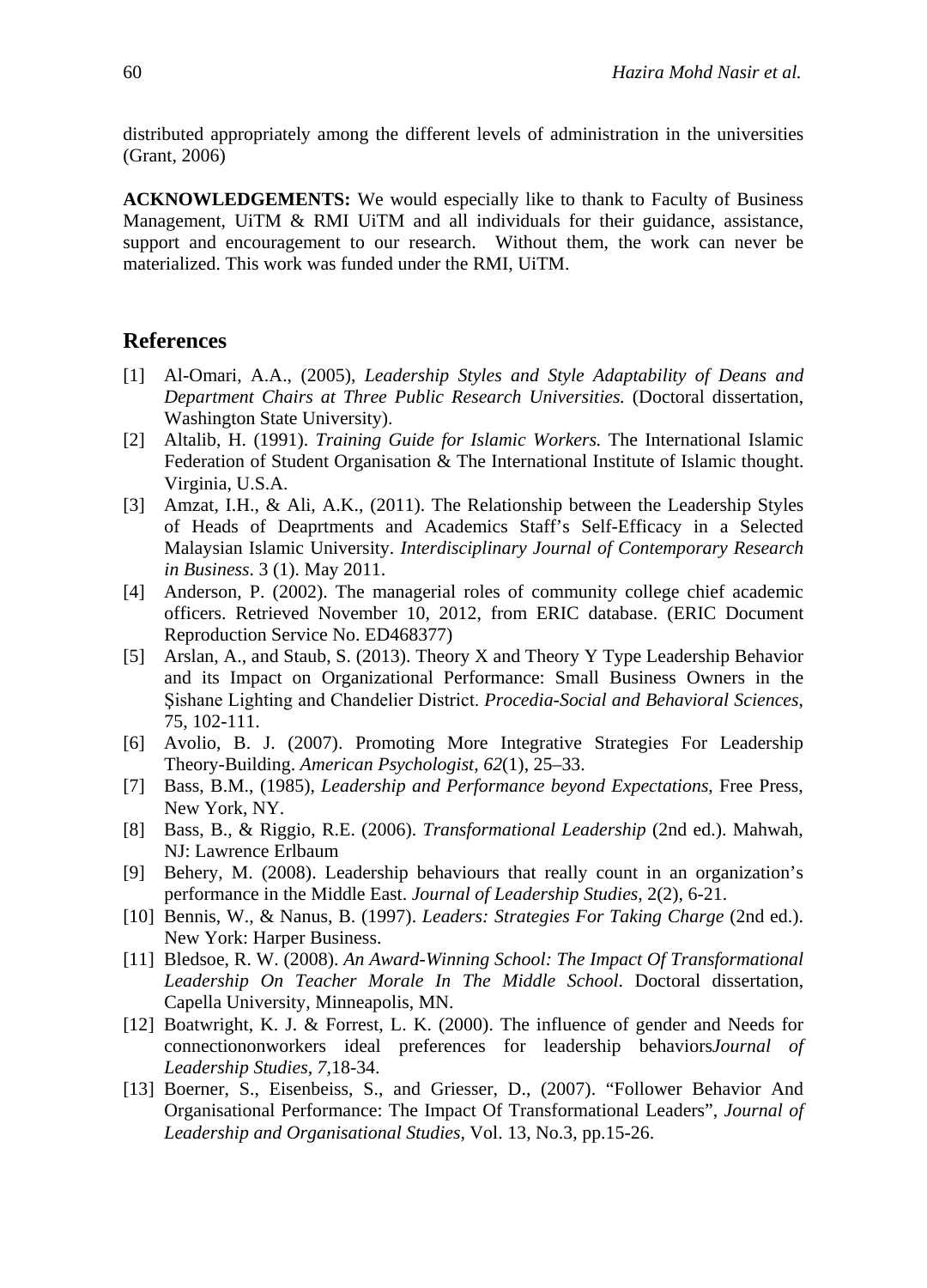- [14] Bommer, W. H., Rubin, R. S. and Baldwin, T. T. (2004) 'Setting the stage for effective leadership: (2004) 'Setting the stage for effective leadership: or', *Leadership Quarterly*, 15: 195–210.
- [15] Boseman, G., (2008). "Effective leadership in a changing world, *Journal of Financial Service Professionals,* Vol. 62, No3, pp.36-38
- [16] Bryman, A. (2007). Effective leadership in higher education: A literature review. *Studies in Higher Education,32*(6), 693–710
- [17] Carmeli, Abraham and Zachary Sheaffer, (2009). How Leadership Characteristics Affect Organizational Decline and Downsizing, *Journal and Business Ethics*, 86 363-378
- [18] Carton, R. B. & Hofer, C. W. (2006) *Measuring Organizational Performance: Metrics for Entrepreneurship and Strategic Management Research*, Northampton, MA: Edqard Elgar Publishing.
- [19] Coakes, S.J., & Steed, L. (2007). *SPSS: Analysis without anguish version 14.0 for Window Analysis* (1<sup>st</sup> ed.). Singapore: John Wiley & Sons Australia, Ltd.
- [20] Cohen, J. (1988). *Statistical Power Analysis for the Behavioral Sciences* (2nd ed.). New Jersey: Lawrence Erlbaum.
- [21] David, L., (2011), *The Managerial Roles of Academic Deans in Ontario*. (Doctoral dissertation, University of Toronto).
- [22] Del Favero, M. (2005). The social dimension of academic discipline as a discriminator of academic deans' administrative behaviors. *Review of Higher Education, 29*(1), 69–96.
- [23] Del Favero, M. (2006). Disciplinary Variation In Preparation For The Academic Dean Role. *Higher Education Research & Development, 25*(3), 277–292.
- [24] Dessler, G. (2011). *Human Resource management*. (12th ed.). Prentice-Hall, USA.
- [25] Dörnyei, Z. (2007). *Research Methods in Applied Linguistics*. New York: Oxford University Press.
- [26] Egan, R., Sarros, J., & Santora, J. (1995). Putting Transaction and Transformational leadership into practice. Journal *of Leadership and Organizational Studies*, 2 (3), 100-123.
- [27] Eran, V.G., (2007). Leadership Style, Organisational Politics, and Employee Performance: An Empirical Examination of Two Competing Models. *Personnel Review*, 36 (5), 661-683.
- [28] Farahman, F., and Asgar, M.H. (2012). Rethinking Convenience Sampling: Defining Quality Criteria. *Theory and Practice in Language Studies*, Vol. 2, No. 4, pp. 784-792
- [29] Fry, L. W. (2003). Towards a Theory of Spiritual Leadership. *The Leadership Quarterly, 14, 693-727.*
- [30] Gmelch, W. H. (2004). The Department Chair's Balancing Acts. *New Directions for Higher Education, 126*, 69–84.
- [31] Grant, C. (2006). Emerging voices on teacher leadership: Some South African views. *Journal of Education Management Administration*, 34 (4): 511-532
- [32] Green, J. L. (2005). *Executive leadership in American law enforcement: The role of personality in leader effectiveness* (Doctoral dissertation, Capella University, Minneapolis, MN).
- [33] Gumusluoglu, L., and Ilsev, A., (2009). "Transformational leadership, creativity, and organizational innovation", *Journal of Business Research*, Vol. 62, pp.461-473.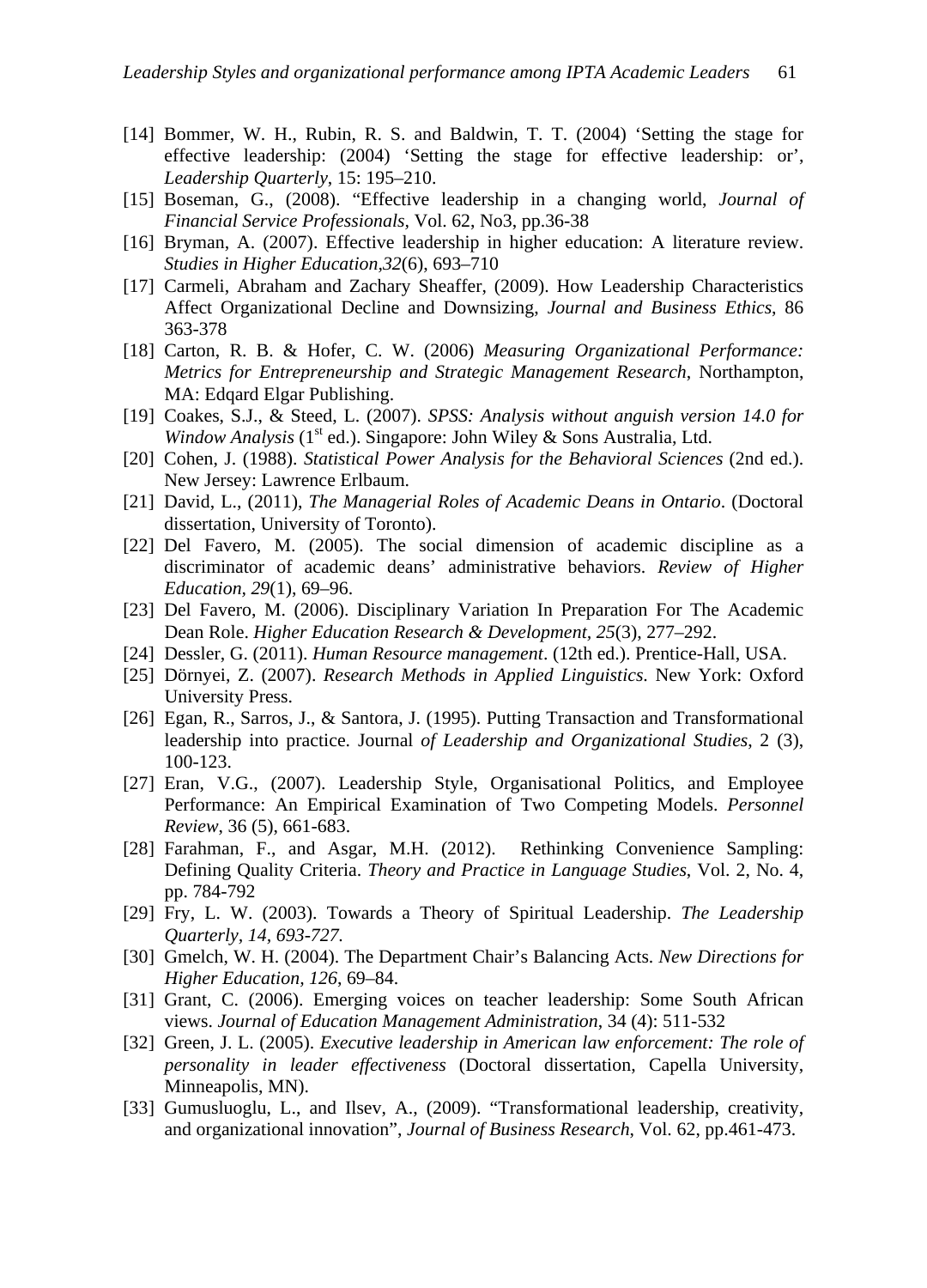- [34] Haimann, T. (1990). *Supervisory management for healthcare organizations*. New York: Brown & Benchmark Publishers.
- [35] Harvey, L., & Newton, J. (2004). Transforming quality evaluation. *Quality in Higher Education, 10*(2), 149–165.
- [36] Haslam, S. A. (2004). *Psychology in organisations: The social identity approach*. Thousand Oaks, CA: Sage.
- [37] Heba, A., Salem, A., and Abdulmuhsen, A. (2013). The Relationship between School Principals' Leadership Styles and Teachers' Achievement Motivation. *Proceedings of 3rd Asia-Pacific Business Research Conference* 25 - 26 February 2013, Kuala Lumpur, Malaysia.
- [38] Hersey, P., Blanchard, K.H., & Johnson, D.E. (1996). *Management of organisational behavior: Utilizing human resources* (7 ed.). Upper Saddle River, NJ: Prentice Hall.
- [39] House, R. J. & Aditya, R. N. (1997). The Social Scientific Study of Leadership: Quo Vadis? *Journal of Management, (23)3: 409-473*.
- [40] Huang, LS. (2006). *Transformational leadership has effect on organizational performance: The organizational culture as an intermediary variable*. Unpublished master's thesis, National Taipei University, Taipei, Taiwan.
- [41] Humphreys, J. H., & Einstein, W. O. (2004). Leadership and temperament congruence: Extending the expectancy model of work motivation. *Journal of Leadership and Organisational Studies, 10*(4), 58–79.
- [42] Jackson, J. F. L. (2004). Toward A Business Model of Executive Behavior. *The Review of Higher Education, 27*(3), 409–427.
- [43] Jacobs, M.J., (2012), *An Examination of Midwest Community College Presidents' Leadership Styles.* (Doctoral dissertation, Wayne State University)
- [44] Kouzes, J.M. & Posner, B.Z. (1997). *Leadership Practices Inventory – Individual Contributor (LPI-IC). Observer Response Sheet*. San Francisco, CA: Jossey-Bass/Pfeiffer.
- [45] Kelloway, E., Barling, J., Kelley, E., & Comotis, F., & Gatien, B. (2003). Remote Transformational Leadership. *Leadership & Organisation Development Journal, 24*(3), 163–171
- [46] Khan, V., Hafeez, M.H., Rizvi, S.M.H., Hasnain, A., & Mariam, A,. (2012). Relationship of Leadership Styles, Employees Commitment and Organisation Performance (A Study on Customer Support Representatives). *European Journal of Economics, Finance and Administrative Sciences*. Issue 49
- [47] Klenke, K. (2003). Gender Influence In Decision-Making Process In Top Management Team. *Management Decision*. 41(10), 1024-1034.
- [48] Koontz, H. & Donnell, C. (1993). *Introduction to Management*. McGraw-Hill Inc., New York.
- [49] Krejcie, R.V. & Morgan, D.W. (1970). Determining sample size for research activities. *Educational and Psychological Measurement*, 30, 607-610.
- [50] Lewin, K. (1978). *Resolving social conflicts*. San Francisco: Condor Books.
- [51] Ling, K.S. (2008, February 03). Transforming Higher Education. *New Straits Times*, P.16. Retrieved from http://www.nst.com.my/
- [52] Longenecker, C.O., Ariss, S.S. (2002), "Creating competitive advantage through effective management education", The Journal of Management Development, Vol. 21 No.9, pp.640-54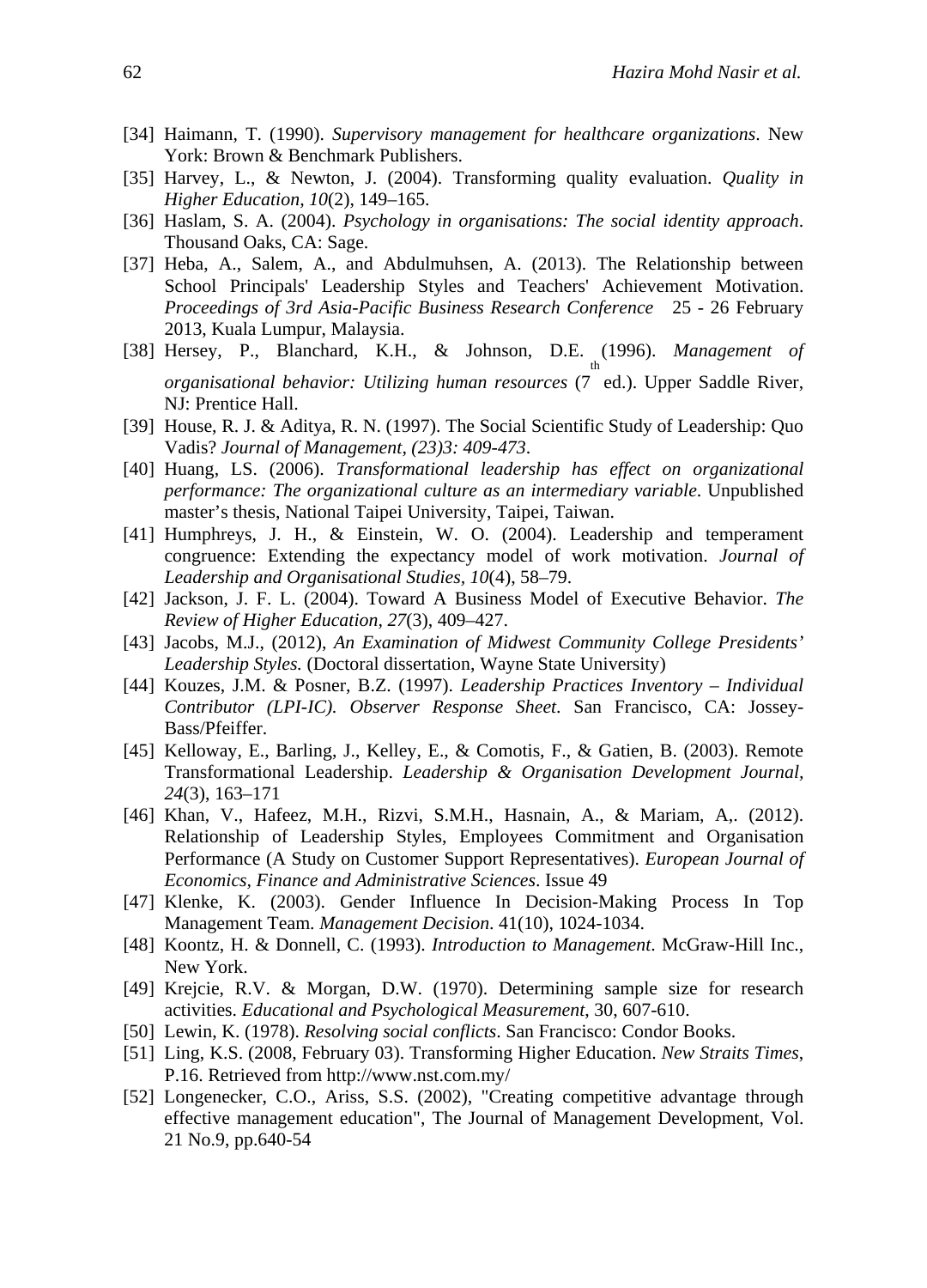- [53] Lustik, C. M. (2008). *Distance Education Leadership: Self-Perceptions Of Effective Leadership Attributes*. Doctoral dissertation, Capella University, Minneapolis, MN.
- [54] Mahdinezhad, M., Suandi, T., Silong, A.D., and Omar, Z. (2013), Transformational, Transactional Leadership Styles and Job Performance of Academic Leaders. *International Education Studies*; Vol. 6, No. 11
- [55] Meacham, M. A. (2007). *Life Stories Of Authentic Leaders In Higher Education Administration*. Doctoral dissertation, University of Texas at Austin.
- [56] Mazlan, A., Malek. (2009). *The relationship of transformational leadership, organisational learning and the organisational performance of UITM Perak, Malaysia*. Unpublished Master s Dissertation, University Technologi MARA Malaysia
- [57] McCaffery, P. (2004). *The Higher Education Manager's Handbook: Effective Leadership And Management In Universities And Colleges*. New York: Routledge.
- [58] McGregor, S. (2005). *Determining Professional Development Needs of Aspiring and Current Division Chairs/Deans of The Louisiana Community And Technical College System*. Doctoral dissertation, University of Texas at Austin.
- [59] MacKenzie, S. B., Podsakoff, P. M., & Rich, G. A. (2001). Transformational and transactional leadership and salesperson performance. *Journal of the Academy of Marketing Science*, 29, 115-134.
- [60] Morshidi, S. (2009). Strategic planning directions of Malaysia's higher education: University autonomy in the midst of political uncertainties. *Higher Education*. Vol. 59(4), 461-473.
- [61] Muijis, D., and Harris, A. (2003).Teacher leadership: Improvement through empowerment. An overview of research: *Journal of Education management administration and leadership*, 31(4): 437-448
- [62] Muniapan, B. (2005), HRM Education: The Role of Malaysian Universities and Institution of Higher Learning in Alex Yong, K.B, Strategic HR: Invent and Innovate, Genuine Circuit, Kuala Lumpur, Malaysia, pp. 344-346
- [63] Munley, Almarie E. (2006). A Study of Guatemalan Organizations, CEO Leadership Behaviors, Top Management Teams, and Organizational Performance. Modeling Organizational Performance Indicators (Viara Popova and Alexei Sharpanskykh)
- [64] Nahavandi, A. (2002). *The art and science of leadership* (3rd ed.). Upper Saddle River, nj: PrenticeHall
- [65] Nemanich, L. and Keller, R., (2007). "Transformational leadership in an acquisition: A field study of employees", *The Leadership Quarterly*, Vol. 18, pp.49-68.
- [66] Norfarhana, S. (2009). *Demographic variables and Servant Leadership Attributes: A case study at Universiti Utara Malaysi*a. A project paper submitted to the College of Business in partial fulfillment of the requirements for the degree of Master of Human Resource Management. University Utara Malaysia.
- [67] Northouse, P. G. (2007). *Leadership: Theory and practice* (4th ed.). Thousand Oaks, CA: Sage
- [68] Nunnally, J. C. (1978). *Psychometric Theory* (2nd ed.). New York: McGraw-Hill
- [69] Nunn, G. M. (2008). *The perceived leadership skills needed to improve the effectiveness of charge nurses: A grounded theory study*. Doctoral dissertation, Capella University, Minneapolis.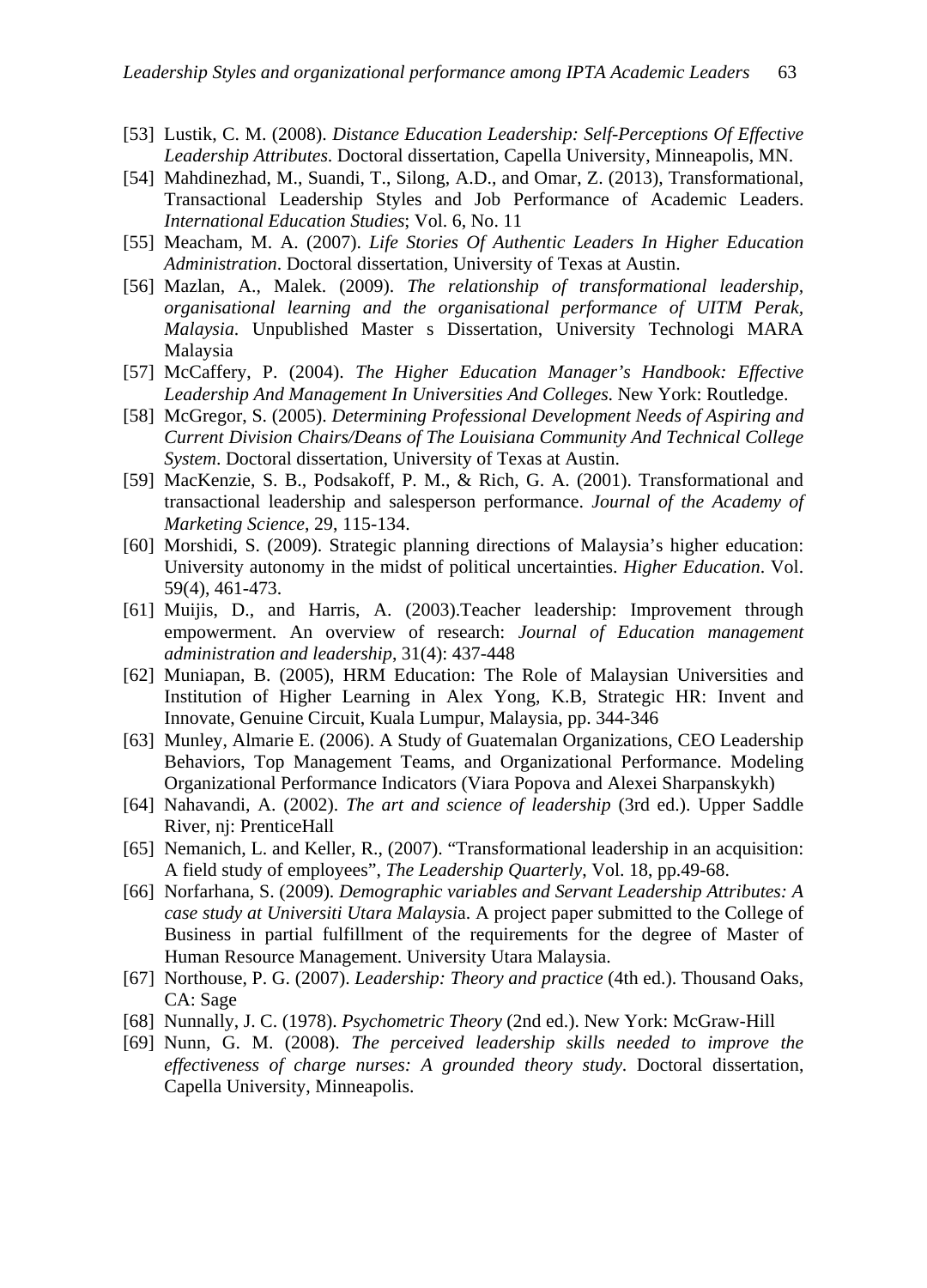- [70] Obiwuru, T.C., Okwu, A.T., Akpa, V.O., & Nwankwere, I.A., (2011). Effects of Leadership Style on Organisational Performance: A Survey of Selected Small Scale Enterprises in Ikosi-Ketu Council Development Area of Lagos State, Nigeria. *Australian Journal of Business and Management Research.* 1 (7), 100-111.
- [71] Packard, J. A. (2008). *Analyzing The Intersection Of Leadership Practices, Emotional Intelligence, And Coping Responses In Women-Owned Small Businesses*. Doctoral dissertation, Capella University, Minneapolis.
- [72] Pallant, J. (2001). *SPSS Survival Manual: A step-by-step guide to data analysis using SPSS for window* (10<sup>th</sup> ed.). Australia: McPherson's Printing Group.
- [73] Paracha, M.U., Qamar, A., Mirza, A., Hassan, I., & Waqas, H., (2012). Impact of Leadership Style (Transformational and Transactional Leadership) on Employee Performance and Mediating Role of Job Satisfaction: Study on Private School (Educator) in Pakistan. *Global Journal of Management and Business Research*. 12 (4). March 2012.
- [74] Peterson, R. S., Smith, D. B., Martorana, P. V., & Owens, P. D. (2003). The impact of chief executive officer personality on top management team dynamics: One mechanism by which leadership affects organizational performance. *Journal of Applied Psychology,* 88, 795– 808.
- [75] Rao, P.S., Manohar, P.M., & Mellam, A.C., (2008). Leadership Styles and Their Contribution to Performance and Satisfaction of Leaders and Followers in State Owned and Private Enterprise in Papua New Guinea. *Delhi Business Review*. 9 (1), January-June 2008.
- [76] Richard, P., Devinney, T., Yip, G., & Johnson, G. (2009), Measuring Organizational Performance: Towards Methodological Best Practice, *Journal of Management*, 35, 718-804.
- [77] Rosser, V. J., Johnsrud, L. K., & Heck, R. H. (2003). Academic Deans And Directors: Assessing Their Effectiveness From Individual And Institutional Perspectives. *The Journal of Higher Education, 74*(1), 1–25*.*
- [78] Rowley, J. (1997). Academic leaders: Made or born? *Industrial and Commercial Training*, 29(3), pp. 78-84.
- [79] Salkind, N. J. (2003). *Exploring research.* New Jersey: Pearson Education
- [80] Sekaran, U. (2006). *Research methods for business: A skill building approach*. New York: John Wiley & Sons, Inc.
- [81] Sun, R.Y. (2002). *The Relationship Among The Leadership Style, Organisational Culture And Organisational Effectiveness Based On Competing Value Framework: An Empirical Study For The Institute Of Technology In Taiwan*. Unpublished doctoral dissertation, National Taipei University, Taipei, Taiwan.
- [82] Sypawka, W. (2008). *A study of division deans' in the North Carolina Community College System self-perceived leadership style based on Bolman and Deal's four frame theory (Doctoral dissertation, East Carolina University, Greenville, NC).*
- [83] Thrash, A.B., (2009), *Leadership in Higher Education: An Analysis of the Leadership Styles of Academics Deans in Ohio's 13 State-Supported Universities*. (Doctoral dissertation, Capella University).
- [84] Usher Davei D/O Kanagobal. (2009). *A Study of Employee s Perception towards Women Leadership Effectiveness.* A project paper submitted to the College of Business in partial fulfillment of the requirements for the degree of Master of Human Resource Management.University Utara Malaysia.